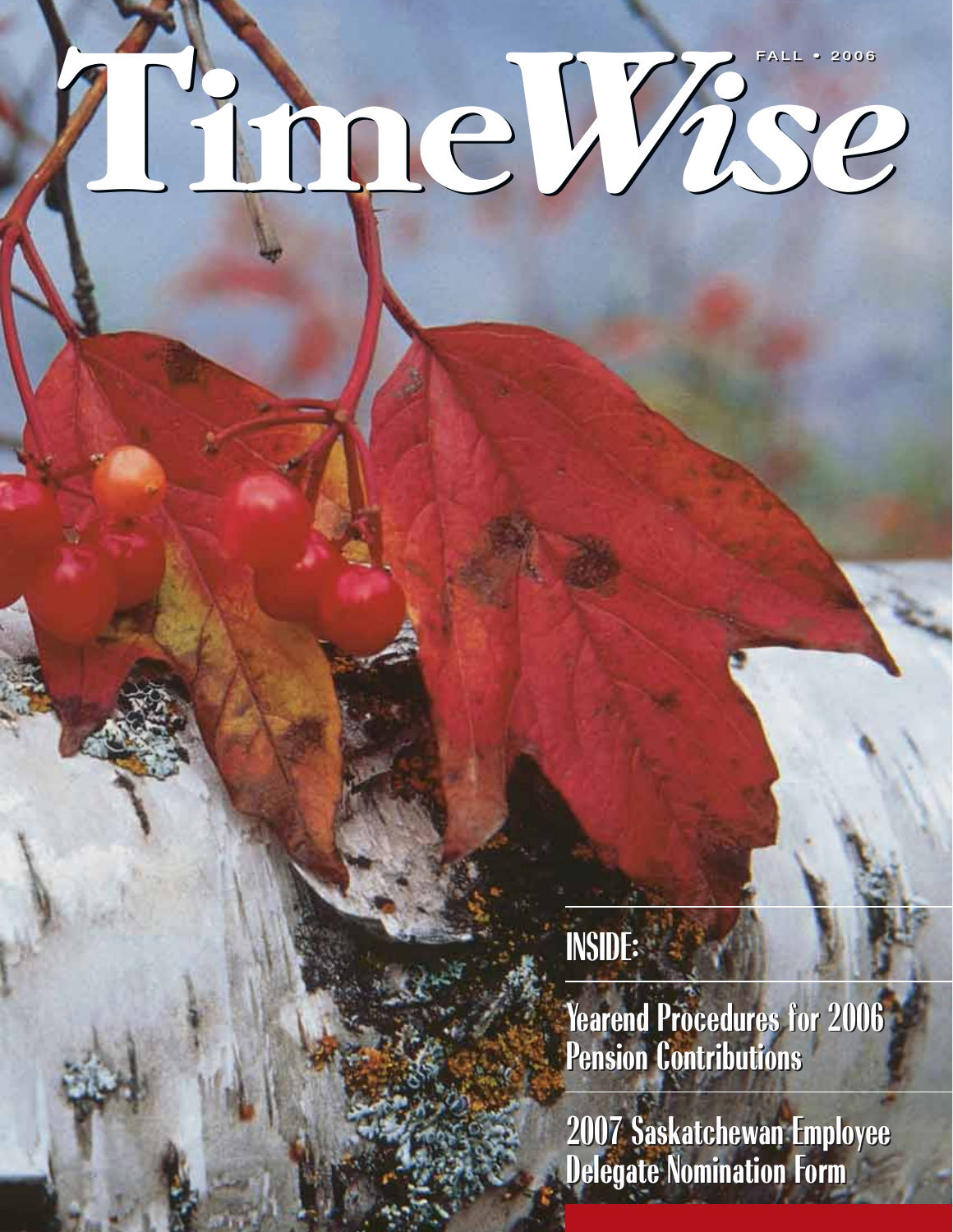



A credit union company

At Concentra Financial, client relationships, innovation, collaboration and exceptional service are key components in connecting clients with solutions.

Partnering with credit unions, Concentra creates value-added products and specialized solutions to enhance clients success through the following business lines:

### **Trust Services\***

Personal and corporate trusts for individuals and businesses requiring the services of a professional trustee.

### **Financial Services**

Deposit investments and residential mortgage services for individuals.

#### **Commercial Leasing**

Commercial leasing services for business owners who are in the market for equipment, technology and infrastructure financing.

### **Corporate Banking**

Corporate financial service packages for businesses who require cash management & payment services; credit services; deposit services; international services; and referred services

### **Credential Securities Inc.\*\***

Concentra has partnered with Credential Securities Inc. to offer full-service brokerage services, investment advice, securities trading and financial planning.

\* Trust services are available through Concentra Trust, a wholly-owned subsidiary of Concentra Financial.

\*\* Mutual funds and other securities are offered through Credential Securities Inc. Credential Securities Inc. is a Member-CIPF.

1-800-788-6311 servicecentre@concentrafinancial.ca www.concentrafinancial.ca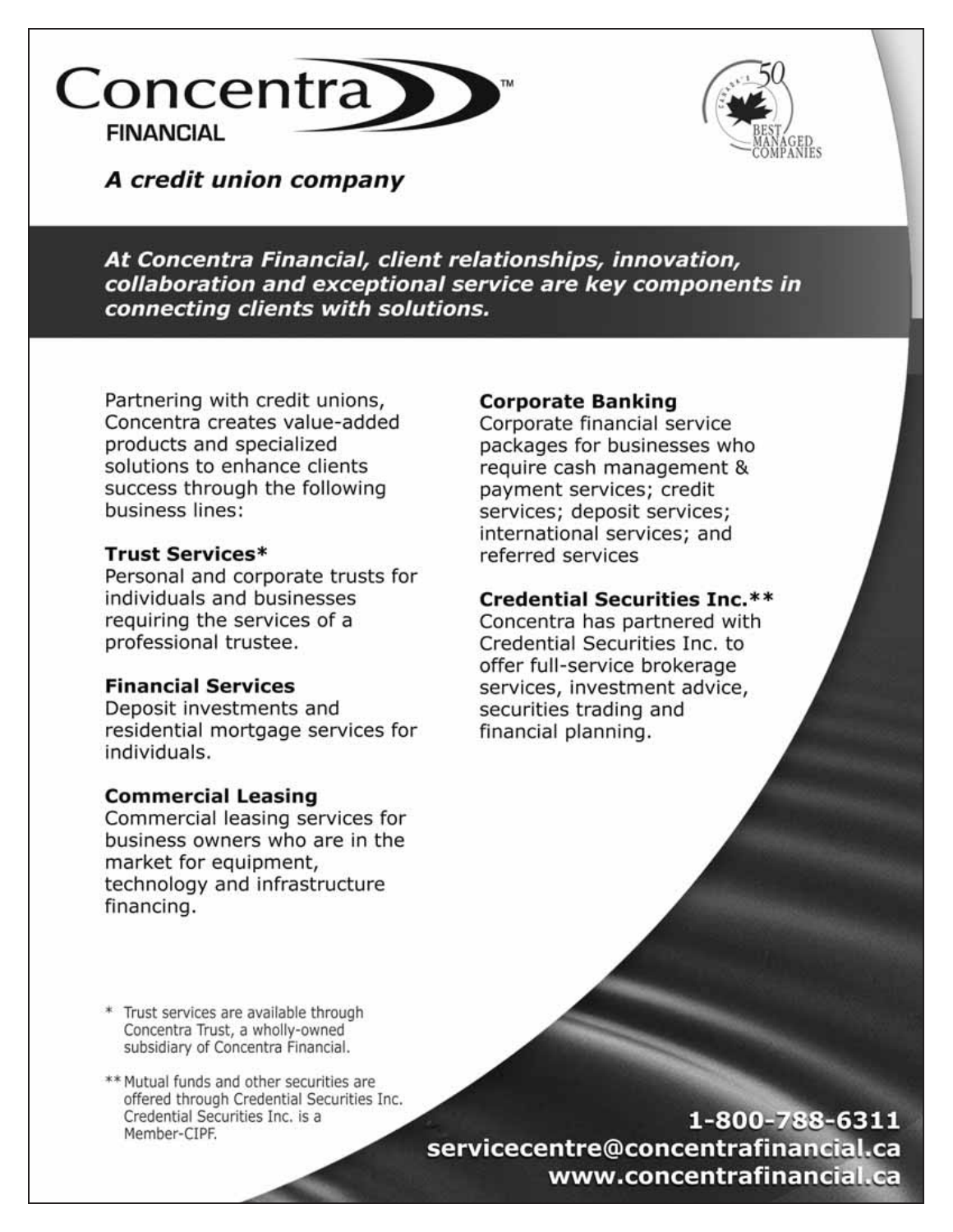# **CONTENTS**

# **PROFILE**

Fiona May – "I really, really want to give you the best service I can" **10 SPECIAL FEATURES** Variable Benefit Payments = Flexible Retirement Income **6** Which Retirement "Vehicle" is Right for you? **14 FEATURES 2** Yearend Procedures for 2006 Pension Contributions **3** News Briefs

> Board of Directors President – Peter Zakreski Vice-President – Wayne King Directors – Earl Hanson Gerry St. Pierre Laura Vance Audri Wilkinson

#### **Staff**

General Manager – Bill Turnbull Investment Manager – Eldon Braun Accounting/Investment Officer – Joel Sawatsky Member Services Manager – David Kapeluck Information Officer – Muriel Baribeau Systems Administrator – Vaun John Visual Basic Programmer – Rob Peddle Office Administrator – Fiona May Office Administrator – Rhonda Ens Office Administrator (Part-time) – Joanne Monk



- 
- **4** Operations Update
- **8** Legislation Update
- **9** Attention Pensioners!
- **15** Balanced Fund Benchmark Change
- **18** "I Know That!" Contest

**REGULAR COLUMNS**

- **13** In Remembrance
- **16** New Pensions

**19** Election of Saskatchewan Employee Delegates

**20** Nominee Questionnaire

TimeWise is published at least twice a year by the Co-operative Superannuation Society Pension Plan (registration no. 0345868), Box 1850, Saskatoon, Saskatchewan S7K 3S2. Phone (306) 244-1539.

TimeWise is the official publication of the Co-operative Superannuation Society Pension Plan and is provided free to all active contributing members of the Pension Plan through the Pension Plan's member organizations and to all retired members of the Pension Plan.

Opinion and comment expressed in TimeWise does not necessarily reflect the official policy of the CSS Pension Plan. This issue of TimeWise is printed on RESOLVE COATED GLOSS which contains 50% recycled fibre of which a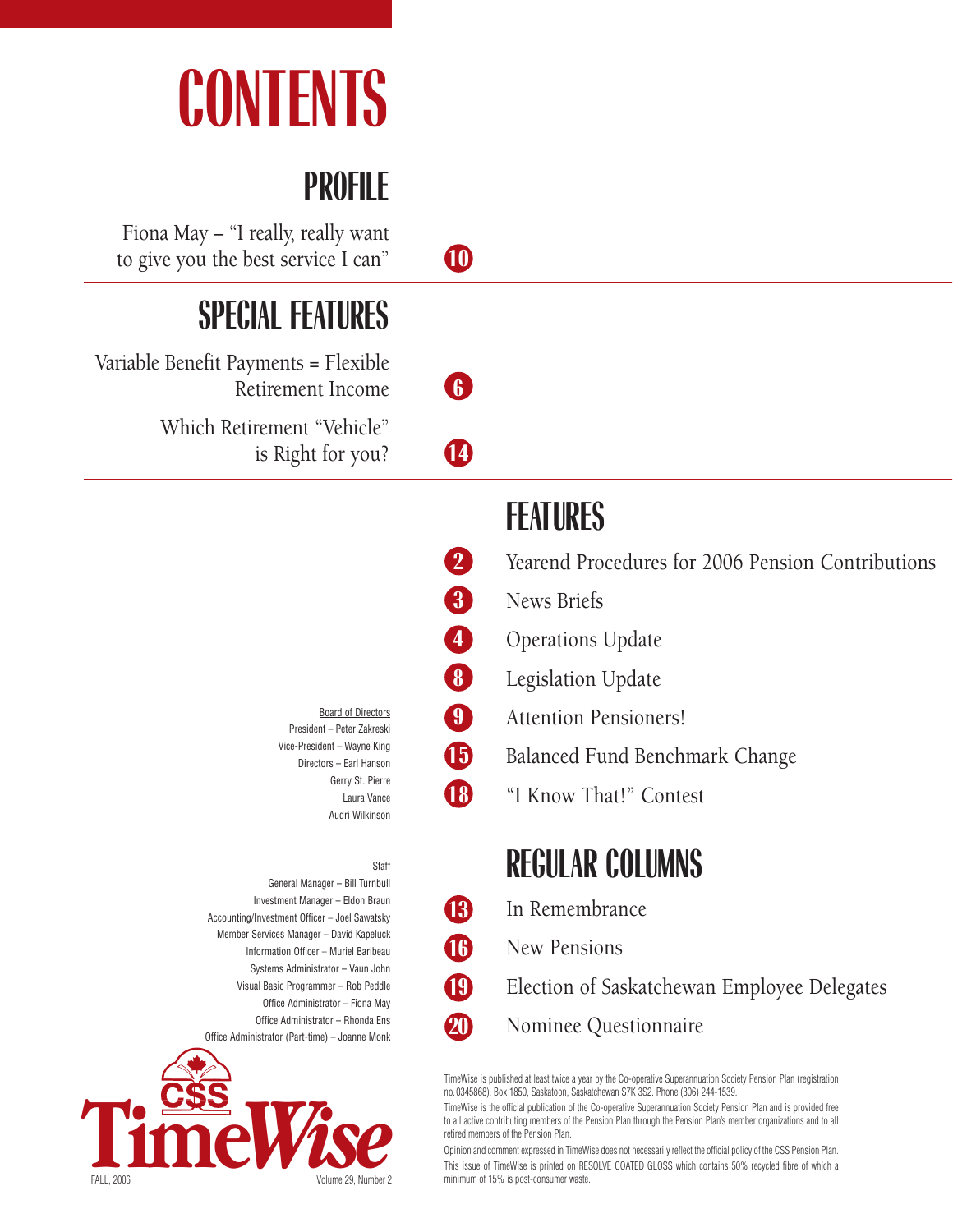# **YEAREND PROCEDURES FOR 2006 PENSION CONTRIBUTIONS**

# **Attention Managers and Payroll Departments**

# **Contribution Deadline for 2006**

The deadline for 2006 pension contri-<br>butions is **Friday**, December 29, The deadline for 2006 pension contri-**2006**. Because the unit price for the Balanced Fund and the Money Market Fund are updated daily, the Pension Plan can no longer extend the year-end contribution deadline into the new year. Therefore, there could be a slight difference between the pension contributions shown on members' 2006 Annual Statements and the pension contributions shown on their 2006 T4 slips.

Any 2006 pension contributions received in 2007 (i.e., after December 29, 2006) will be included on members' 2007 Annual Statements.

# **Remitting Contributions**

Managers and payroll departments should keep in mind that pension legislation generally requires that all contributions be remitted to the Pension Plan **within 30 days** after being deducted from an employee's pay. Thus, any delays in remitting pension contributions to the Plan may be contrary to pension legislation.

# **CSS Pension Plan Registration Number and T4 Information**

The CSS Pension Plan's RPP registration number is **0345868**. This number **must** be indicated in "Box 50 - RPP or DPSP Registration Number" on all employee T4 slips.

The amount reported in "Box 20 - RPP Contributions" on an employee's 2006 T4 slip must include the combined total of the employee's regular required pension contributions, plus any employee additional voluntary contributions made to the Plan for 2006. (Amounts contributed by the employer are not included in Box 20).

Employers must report the 2006 Pension Adjustment (PA) amount in "Box 52 - Pension Adjustment" on all employees' T4 slips for 2006. The 2006 PA amount is simply the **combined total** of all required (matched) employee and employer contributions, **plus** any employee additional voluntary contributions, **plus** any voluntary employer contributions for 2006. In other words, the amount reported in Box 52 of an employee's 2006 T4 slip includes **ALL** contributions to the Pension Plan made by and on behalf of the employee for 2006. Canada Revenue Agency (CRA) uses the 2006 PA amount when calculating an employee's 2007 RRSP contribution limit, which is reported on the employee's 2006 Notice of Assessment (the 2006 PA amount reduces the amount that an employee can contribute to an RRSP for 2007).

# **Pension Adjustment Reversal (PAR)**

If an employee member terminates his/her employment before obtaining vesting (i.e., ownership) of the employer contributions, and subsequently withdraws his/her own employee contributions from the Plan, the employer contributions made on his/her behalf are forfeited. (Vesting is obtained after completing two years of continuous working service).

These forfeited employer contributions are reported as a PAR in order to re-establish the employee member's RRSP room that would otherwise be lost. The CSS Pension Plan is required to submit PARs for the appropriate employee members to CRA, thus no action is required by the employer members.

# **CSS Pension Plan Contribution limit for 2007**

As announced in the 2005 Federal Budget, for 2007 the CRA maximum pension plan contribution limit for employee members of defined contribution pension plans, such as the CSS Pension Plan, is scheduled to be the LESSER of:

- ❑ **18%** of the employee's compensation for the year, or
- ❑ **\$20,000** (the maximum dollar limit for the year).

Please note that this maximum dollar limit is \$1,000 more than the 2006 maximum dollar limit of \$19,000.

For example, if an employee will have an annual salary of \$30,000 in 2007, his/her pension plan contribution limit for the year will be \$5,400 (i.e., 18% of \$30,000). However, if the employee terminates his/her employment on June 30, 2007 and earns \$15,000 year-to-date, then his/her year-to-date pension plan contribution limit at June 30, 2007 will be \$2,700 (i.e., 18% of \$15,000). If an employee will earn more than \$111,111 in 2007, his/her pension contribution limit will be \$20,000 for 2007.

The CSS Pension Plan does not know an individual employee's compensation for the year. Therefore, it's the responsibility of the employer (i.e., payroll department) to ensure that the **combined employee and employer contributions, plus any additional voluntary contributions** to the Plan are within each employee's own pension plan contribution limit for the year. An employee's 2007 CRA maximum contribution limit to the CSS Pension Plan is separate from the maximum amount that he/she can contribute to a personal RRSP for 2007.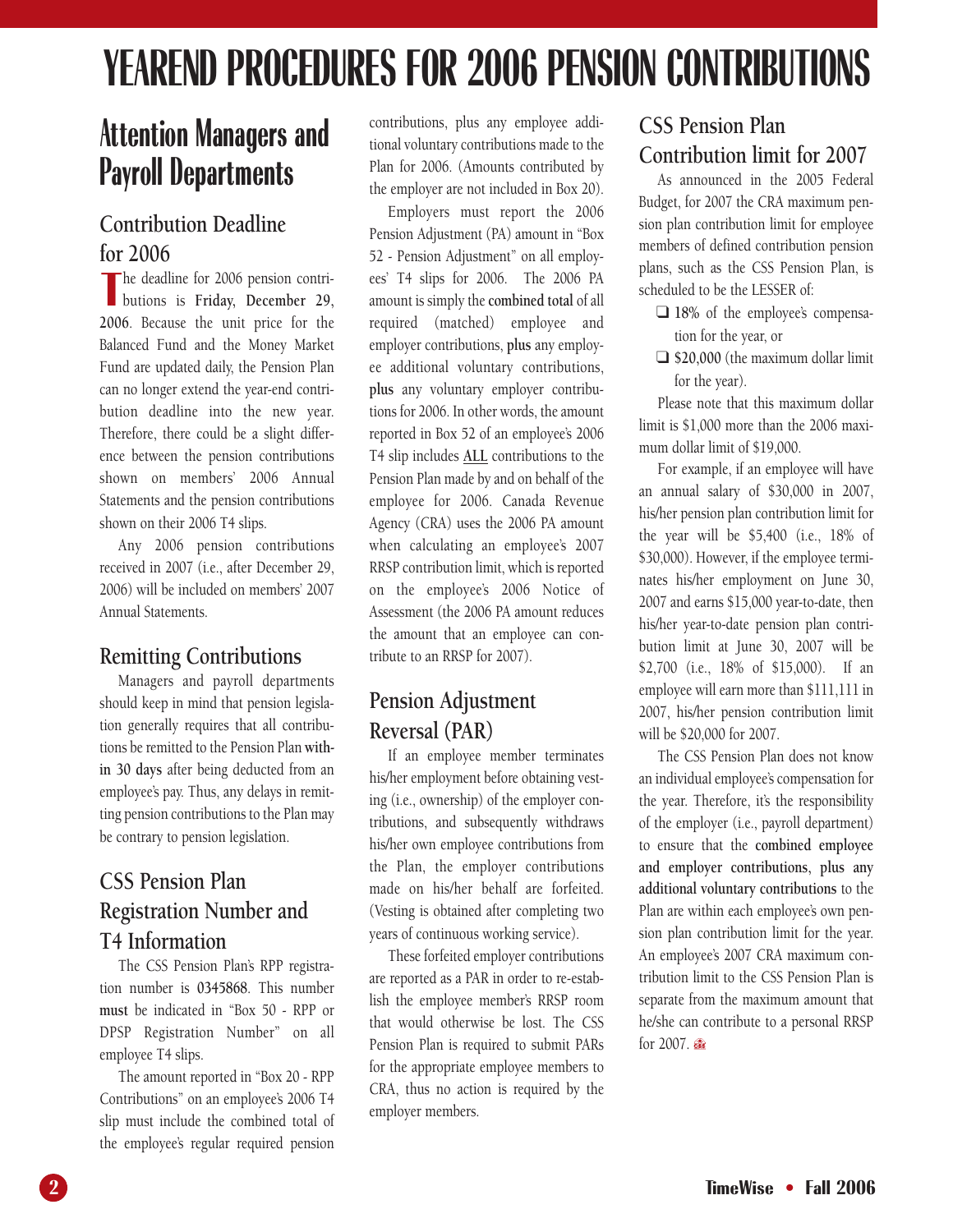# **NEWS BRIEFS**

# **"I Know That!" Contest Update**

**C**ongratulations to the 10 lucky winners of
the Spring 2006 "I Know That!" contest. **Pongratulations to the 10 lucky winners of** Each winner has either received a copy of Patricia Lovett-Reid's book "Live Well – Retire Well" or Eric Kizner's and Richard Croft's book "Protect Your Nest Egg". The 10 lucky winners whose names were drawn at random on May 23 are: Lani Dear, Saskatoon SK; Tina Fehr, Winkler MB; Vi Gara, Courtney BC; Karen Harrington, Lethbridge AB; Carolyn Jameson, Rocky Mountain House AB; Diane Jordet, Hazenmore SK; Kim Kruzeniski, Regina SK; Dean Layman, Woodrow SK; Elsie Pascal, Winnipegosis MB; and Brenda Rolles, Melfort SK.

#### **Across:**

4. The oldest of five children – four girls and a boy – Audri was no stranger to hard work.

7. From January 1 to December 31, 2005, the unit price of the Balanced Fund increased from \$10.00 to \$11.2172.

8. The Plan's investment in actively managed non-North American equities consists of units in a pooled fund holding a diverse portfolio of companies located in Europe, and the Pacific Basin.

9. The average age of the non-retired members of the Plan increased to 44.61 at the end of 2005, from 44.31 at the end of 2004.

10.The objective of the RPS is to provide information and help participants search for their own answers in planning for a meaningful, successful and happy retirement.

#### **Down:**

1. Since his retirement from the Pension Plan in January 1998, Mike has been one of the Plan's presenters at its Retirement Income Options (RIO) workshops.

2. High crude prices generally have a mixed effect on the Canadian economy.

3. At the 2006 Annual Meeting the Delegates approved amendments to the CSS Pension Plan's Rules & Regulations to enable the Plan to offer Variable Benefit Payments.

5. The Money Market Fund's primary objective is to protect capital.

6. Despite historically low long-term interest rates, 219 retiring members started a monthly pension directly from the Plan in 2005 at an average age of 60.78 years.

Details of the latest contest appear on page 18.

The CSS Pension Plan wants the following individuals. They are "guilty" of not advising the Plan of their current address after moving. As a result they have not received their most recent Annual Statement. All of the following members have or will soon reach the Plan's normal retirement age of 60.

Rosemarie Bone Vanderhoof Co-op Janet Carswell M. Lloyd Davies Canfarm Co-op Harold Elliott Calgary Co-op<br>Huguette Fillion Edmonton Co-Huguette Fillion Edmonton Co-op<br>Blaine H. Franks Federated Co-op, Robert T. Heigh Prince Albert Co-op<br>Donald W. Johnson Federated Co-op. Re Stuart R. Johnson Edmonton Co-op<br>Peter A. Kootchin Salmon Arm Crec Josephine Lloyd M. Jean MacLeod Arctic Co-op<br>Pichard Meyer North of 53 William D. Smith Red Deer Co<br>Dianne M. Strube Arctic Co-op Dianne M. Strube Larraine Toews Arborg Co-op<br>Eleanor Trischuk Tuxedo Credit

Stan Bury Credit Union Central of Saskatchewan<br>Charles Bylow Credit Union Central of Alberta Credit Union Central of Alberta<br>Arctic Co-op Federated Co-op, Saskatoon Gordon Green Federated Co-op, Calgary Federated Co-op, Regina Salmon Arm Credit Union Joan Kuss Credit Union Central of Alberta Federated Co-op, Canoe Freivald Lind Peace Country Co-op<br>sephine Lloyd Arctic Co-op North of 53 Co-op Carol Robbins Credit Union Central of Canada<br>Lyn Roberts Rimbey Co-op Rimbey Co-op Clarence Rott Strome Co-op Seed Cleaning Plant<br>liam D. Smith Red Deer Co-op Eleanor Trischuk Tuxedo Credit Union Federated Co-op, Saskatoon

*If you know the whereabouts of any of the above, please advise the CSS Pension Plan, or have them contact the Pension Plan directly. Sorry no reward will be offered for their discovery.*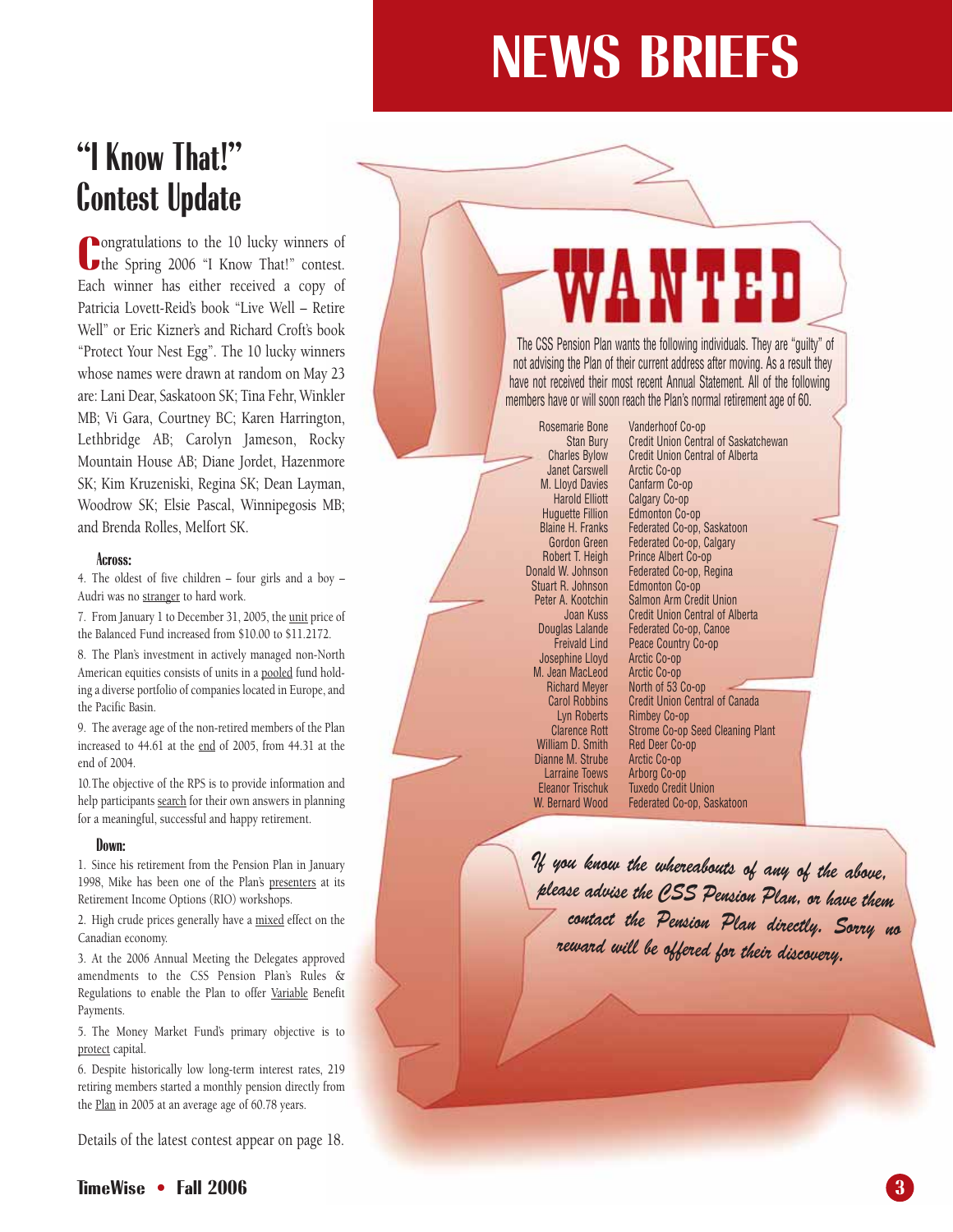# **OPERATIONS UPDATE - August 31, 2006**

|                                   | 31/08/2006      | 31/08/2005      | Change |
|-----------------------------------|-----------------|-----------------|--------|
| Net Assets Available for Benefits | \$2,352,135,879 | \$2,196,575,681 | 7.08%  |
| Repayments & Transfers Out        | \$66,921,202    | \$57,211,597    | 16.97% |
| New Contributions                 | \$53,638,254    | \$50,594,925    | 6.02%  |
| Pension Payments                  | \$26,083,854    | \$25,269,299    | 3.22%  |
| Administrative Expense            | \$1,081,517     | \$957,253       | 12.98% |
| <b>Investment Expense</b>         | \$2,054,488     | \$1,957,249     | 4.97%  |

With the unitization of the Plan's investment funds in 2005, "net assets available for benefits" now includes interests, gains and losses for the current year.

**S** elected information relating to the CSS Pension Plan's operations for the first 8 months of 2006 (to August 31st) appears above. The regular *Quarterly Update* for the third quarter of 2006 will be distributed to all employer members in mid to late October. As always, employers are asked to share the *Quarterly Update* with their employees. Members who have Internet access can find the Plan's *Quarterly Update* in the "What's New" section of the Plan's web site at www.csspen.com

### **Plan Growth**

The Plan experienced moderate growth over the twelve months from September 1, 2005 to August 31, 2006. Repayments and transfers to inactive members increased significantly over the first eight months of the year, while investment expenses increased more slowly. Most of the increase in administrative expense over the past year resulted from refilling a staff position that had been vacant during the first half of 2005, together with the addition of a second network server.

### Investment Markets<sup>1</sup>

War in the Middle East, record high oil prices, and fears of rising inflation have

resulted in market volatility in 2006. The S&P/TSX (Canadian equities) again produced the strongest return of the developed markets during the first eight months of 2006. The Canadian bond market experienced weakness in the first half of the year, as central banks in the U.S., Europe and Canada increased interest rates. To August 31st, the S&P/TSX Index (Canadian Equities) rose by 8.72% while the Scotia Capital Universe Bond Index increased by only 2.25%.

Non-North American equity markets also produced strong returns while U.S. equities earned more modest gains. From January 1 to August 31, the S&P 500

Index (U.S. Large Cap Equities) gained 5.05% while the S&P 400 Index (U.S. Mid Cap Equities) rose by 1.66%, both hedged to Canadian dollars. The EAFE Index (Non-North American Equities) appreciated by 8.6% and the MSCI World Index (Global Equities) improved by 4.01%. Foreign equity returns to Canadian investors were slightly reduced again this year by a stronger Canadian dollar, which rose by 5.22% against the U.S. dollar.

## **Fund Unit Prices**

Dividends, interest, and investment gains and losses for the current year are

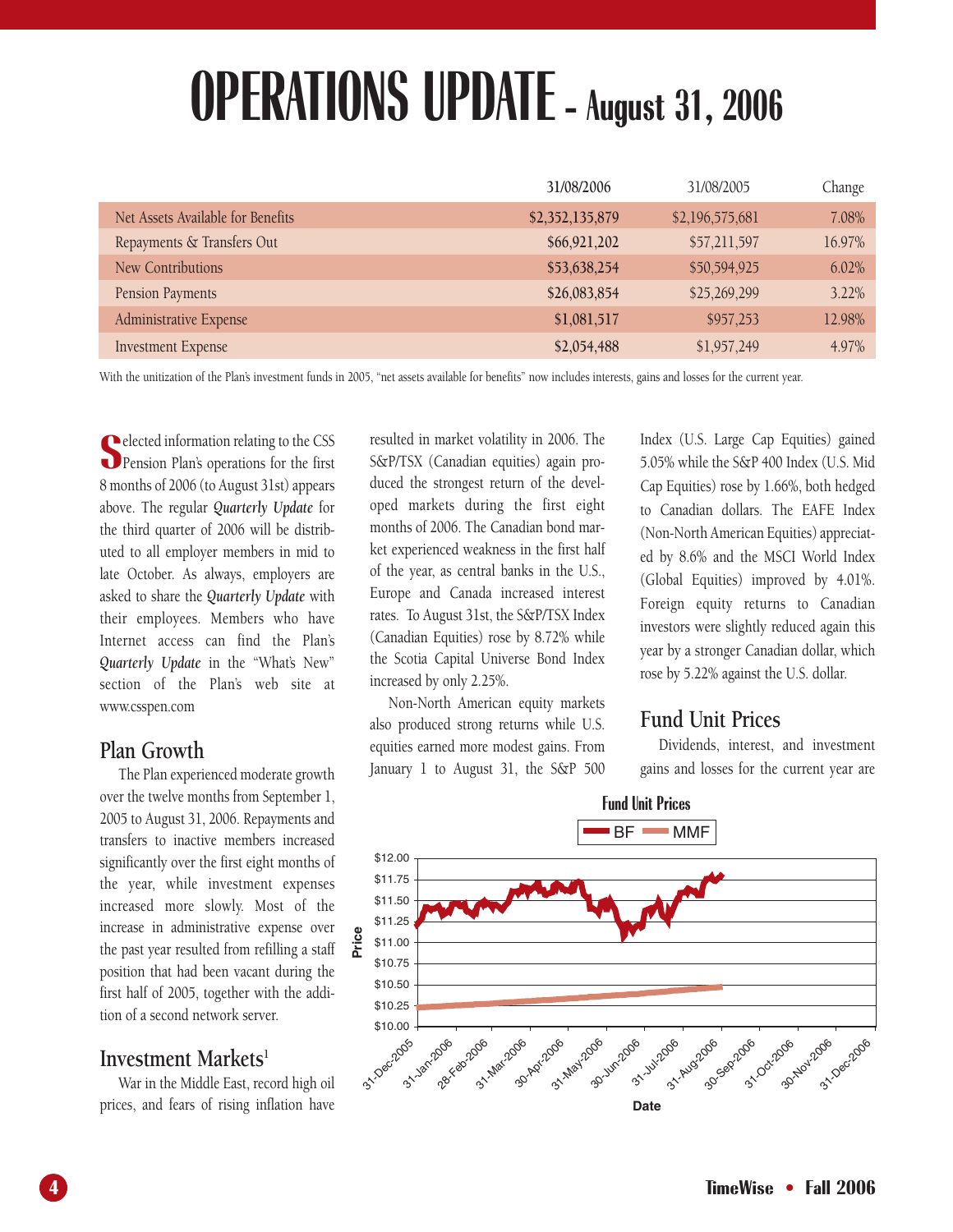now allocated continuously to members through changes in fund unit prices. In January, the opening unit price for the Balanced Fund was \$11.22 while the Money Market Fund opened the year at \$10.23. On August 31st, 2006, the unit price for the Balanced Fund was \$11.82, while the unit price for the Money Market Fund was \$10.47. The percentage change in each fund's unit price for the current year-to-date is its investment return. For the first eight months of 2006, the return on the Balanced Fund was 5.38%, while the return on the Money Market Fund was 2.43%.

#### **Return Expectations**

So far this year, markets have been more volatile. Although the economy in western Canada continues to show strength due to record-high energy and commodity prices, the manufacturing sector in eastern Canada is feeling the pain of a stronger dollar and higher input costs.

No one knows how long the current strength in energy and commodity stocks will continue. Stock and bond investors remain concerned about the possibility of higher inflation and lower levels of corporate profitability in the second half of 2006 and into 2007. Finally, geo-political uncertainty continues, with the U.S. led "war on terrorism" now into its fifth year with no end in sight. Notwithstanding this uncertain outlook, the Balanced Fund has produced a reasonable, if more modest return for the first eight months of 2006. As always, however, it is not clear, whether markets will rise or fall from now to December 31st.

As we have been telling you for several years now, investment forecasters expect single-digit returns for stocks and bonds to become the norm in the future. Markets have produced solid gains over the past three and one half years. It is reasonable to expect, therefore, that there will be a short-term pause or even a decline sometime soon, although the timing of such a market shift is impossible to forecast accurately.

To August 31st, the Balanced Fund has gained more than 45% on a cumulative basis since its last annual loss in 2002. On occasion, however, it will experience short-term losses. With this in mind, members nearing retirement have the option of moving some or all of their account into the Money Market Fund to reduce this risk, although basing such a decision on short-term market conditions is not recommended. Rather, members near retirement should base this decision on how and when they intend to start converting their account into retirement income. Members who are not near retirement are encouraged to take a longerterm view.

### **Variable Benefit Payments**

For many years, the Plan has offered a monthly pension option. However, members who wished to stay invested in equities after retirement, or who wished to leave unspent funds to their beneficiaries or as part of their estate, had to leave the Plan. On September 1, 2006, a second retirement income option became available – Variable Benefit (VB) Payments.

Legislation has now been passed in Canada's three most western provinces to permit CSS members to remain in the Plan throughout retirement, taking periodic withdrawals from their CSS Pension Plan account. These periodic withdrawals are called VB Payments, because their amount is not fixed or guaranteed, but will vary with the member's investment returns and payment choices. The Plan continues to offer the traditional fixed monthly pension option. And of course, members also continue to have the freedom to transfer their account balances out of the Plan if they wish.

Members who choose to remain in the Plan and receive VB Payments continue to



have ownership and control over their account after retirement. With ownership and control, however, comes responsibility. They will continue to be responsible for the allocation of their account among the investment funds offered by the Plan. They will also be responsible to manage their payment amount to ensure that their account balance lasts as long as needed.

VB Payments have been "a long time coming" and are a welcome addition to the retirement income options available to Plan members. Thanks to the Co-operative Superannuation Society's Delegates and Directors, Plan members, the Plan's staff and some responsive regulators and elected officials, VB Payments are now a reality in Saskatchewan, British Columbia and Alberta. They are expected to become available in Manitoba in the future. The CSS Pension Plan will be pressing for the adoption of this new retirement income option across the rest of Canada as pension legislation comes up for review.

*<sup>1</sup> All returns are stated in Canadian dollars. All indices quoted are "total returns" including price changes and interest or dividends accrued to August 31.*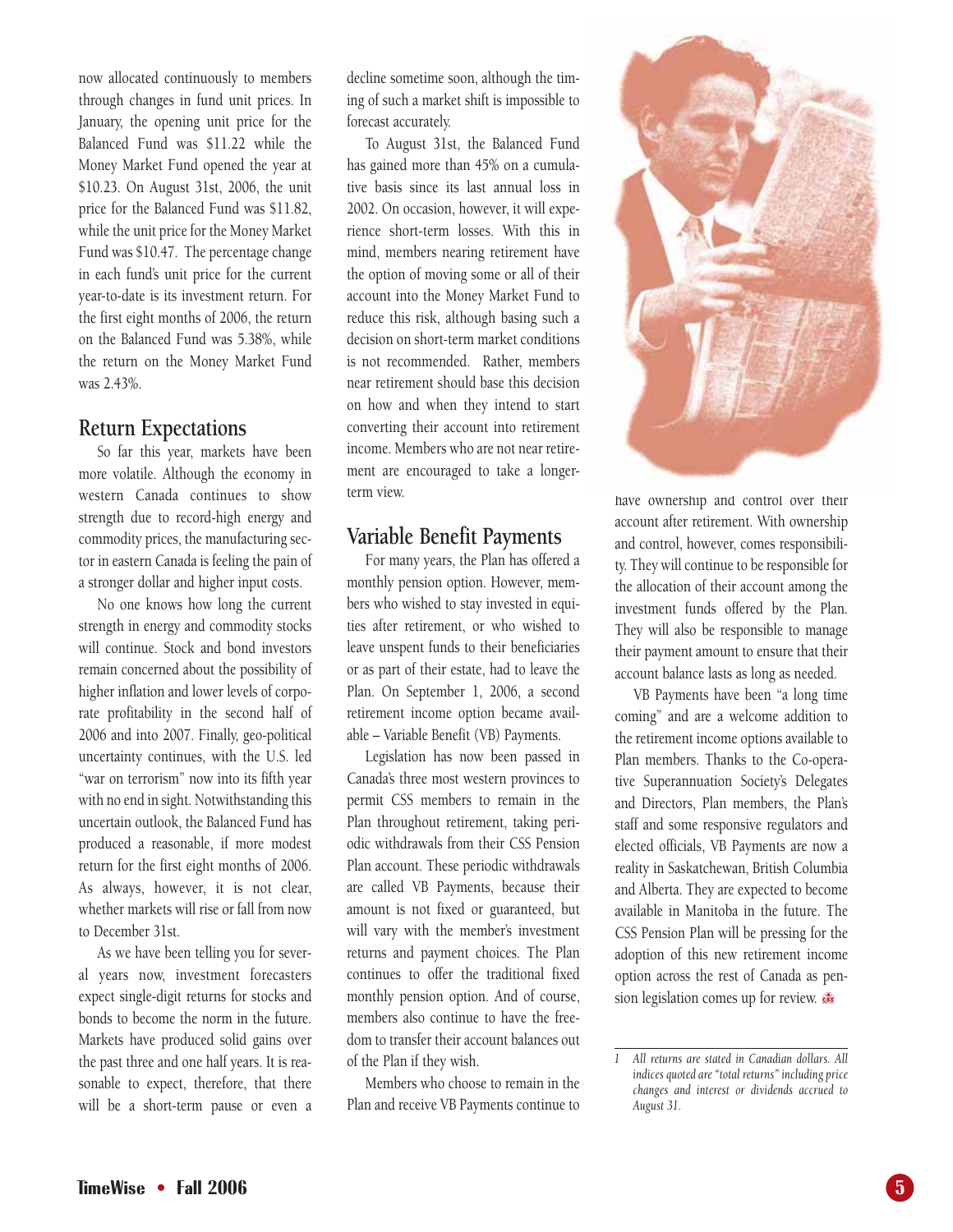# WARIA **VARIABLE BENEFIT PAYMENTS = FLEXIBLE RETIREMENT INCOME**

# **What are Variable Benefit Payments?**

What are Variable<br>Benefit Payments?<br>Plan members whose accounts are governed by Saskatchewan, Alberta or British Plan members whose accounts are governed by Saskatchewan, Alberta or British Columbia pension legislation now have the option of keeping their contribution accounts open after they retire, withdrawing periodic payments called Variable Benefit (VB) Payments. VB Payments are simply periodic withdrawals from your account. The funds withdrawn are deposited electronically to your credit union or bank account.<sup>1</sup>

## **Not a Pension!**

VB Payments are different from monthly pension payments. A pension is a fixed, guaranteed payment for life. VB Payments, as the name suggests, can change from year to year and will stop when your account balance reaches zero. A summary of the differences appears below:

# **You Remain in Control**

If you choose VB Payments, you will maintain ownership and control of your account during your retirement. Depending on your tolerance for risk, therefore, you will have the opportunity to

earn a higher retirement income than you might receive as a pension. You will also have limited flexibility to vary your retirement income from year to year.

# **But Control Involves Responsibility**

If you choose VB Payments you will take on responsibilities and face risks that do not apply to a pension payment. You will remain responsible for choosing how to allocate your account among the Plan's investment funds during retirement. And you will take on the responsibility of choosing how quickly to spend your balance. Both of these choices involve risks.

**Investment Risk:** If you choose VB Payments, you will continue to face investment risk after you retire. Starting VB Payments does not change how your account is invested. Your pension funds will remain in the same fund(s) as before you retired, unless you contact the Plan and make a change. If your balance is invested mostly or only in the Balanced Fund (BF), you will have the opportunity to earn a higher income, but will face the risk of suffering occasional short-term losses. As

| <b>Monthly Pension</b>                                                                                 | Variable Benefit Payments                                                                                  |
|--------------------------------------------------------------------------------------------------------|------------------------------------------------------------------------------------------------------------|
| • Member can't change payment                                                                          | • Member can change payment<br>(within limits)                                                             |
| • Member's account balance is transferred to<br>the Annuity Fund and is invested in<br>long-term bonds | • Member's account balance stays invested<br>in the BF and/or the MMF as<br>instructed by the member       |
| • Payments continue for life                                                                           | • Payments stop when the account<br>balance reaches zero                                                   |
| • The entire account balance is "spent" to<br>buy a fixed monthly payment                              | • Unspent funds belong to the member and<br>can be left to a spouse or beneficiaries                       |
| • Annual retirement income is fixed for life<br>based on long-term interest rate at retirement         | • Annual retirement income may vary with<br>the investment returns on the member's<br>contribution account |

# **A New Retirement Income Option for CSS Pension Plan Members**

At the 2006 Annual Meeting in March, a new retirement income option was added to the Plan's Rules – Variable Benefit (VB) Payments. In May of 2006, the Saskatchewan pension legislation was amended to permit VB Payments in Saskatchewan. Similar amendments were passed in Alberta on August 10, 2006, and in British Columbia in 2004. Therefore, the Plan can now offer VB Payments to its members whose accounts are governed by Saskatchewan, Alberta and British Columbia pension legislation. Similar amendments are expected in Manitoba in the future. For more information, read on!

shown in Table 1 on page 7, adjusting your fund mix can reduce the risk / return profile of your account.

- **Inflation Risk:** Whether you choose to receive a monthly pension or VB Payments you will face inflation risk in retirement. Prices generally increase each year. The investments supporting your VB Payments may or may not produce adequate returns to keep up with inflation. By continuing to hold some of your account balance in the BF, you could partially offset the impact of inflation in retirement.
- **Mortality Risk:** Once you retire and begin to spend your account you will face mortality risk. This is the risk that your funds will run out and your VB Payments will stop during your life-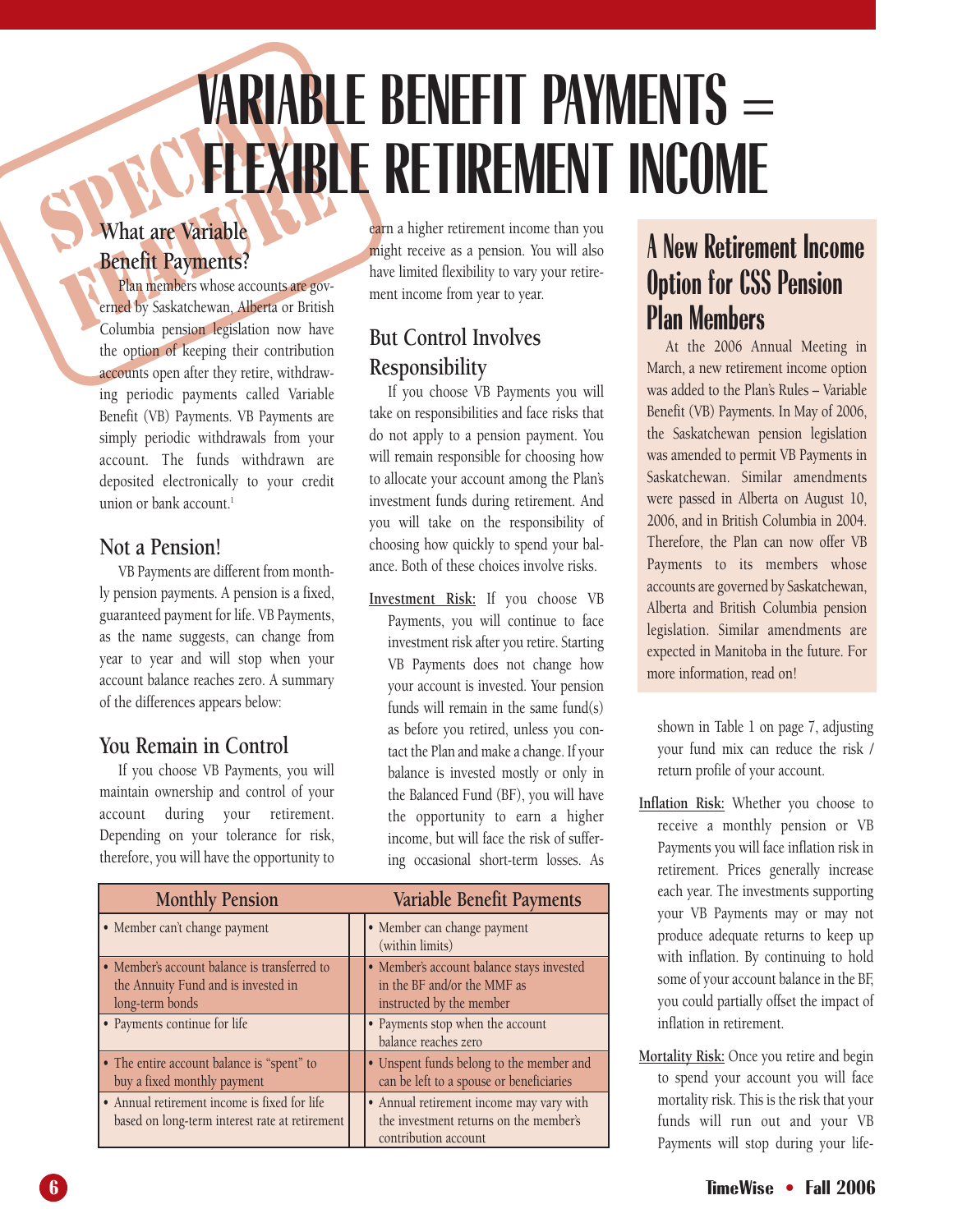time. Most provinces impose maximum withdrawal limits to reduce this risk. However, your balance could still be impaired, or even exhausted, through investment losses. If you continue to withdraw the maximum amount, or even a specified amount, regardless of your investment returns, your entire balance might be spent much sooner than you think. Reducing the amount of your VB Payments following a year when returns are low can help to reduce this risk.

# **Adjusting Your Fund Mix in Retirement**

The CSS Pension Plan offers two investment funds – a Balanced Fund (BF) and a Money Market Fund (MMF). The BF holds roughly equal portions of stocks and bonds. It is structured to produce moderate growth over the long-term, but can suffer occasional short-term losses. The MMF holds short-term investments issued by the Government of Canada, by Canadian provinces and by Canadian corporations. It is structured to preserve capital and is therefore expected to produce lower average returns than the BF.

As you contemplate retirement, you may feel comfortable remaining fully invested in the BF. You should remember, however, that the BF will experience short-term losses that can impact your retirement income. If you are planning to choose VB Payments, you should re-examine your fund mix. Retirees have shorter time horizons and different needs. Older investors typically move to less risky investments.

This is because a retiree generally cannot make more contributions to replace lost capital. Further, a retiree needs a regular income and may not be able to postpone withdrawals when markets are down. Transferring part of your account into the MMF could help. By holding 1 to 3 year's spending in the MMF, you can reduce the risk of being forced to sell BF

| TABLE1: Risk & Return: 15 years from 1991 to 2005 |                        |                     |                   |                 |
|---------------------------------------------------|------------------------|---------------------|-------------------|-----------------|
| Fund Mix %                                        | <b>Years with Loss</b> | <b>Average Loss</b> | <b>Worst Loss</b> | Average Return* |
| 100% BF & 0% MMF                                  | 3                      | $-2.30\%$           | $-5.04%$          | 10.48%          |
| 80% BF & 20% MMF                                  | $\overline{2}$         | $-1.92\%$           | $-3.53\%$         | 9.38%           |
| 60% BF & 40% MMF                                  |                        | $-2.02%$            | $-2.02%$          | 8.28%           |
| 50% BF & 50% MMF                                  |                        | $-1.26%$            | $-1.26%$          | 7.73%           |
| 40% BF & 60% MMF                                  |                        | $-0.50\%$           | $-0.50\%$         | 7.18%           |
| 20% BF & 80% MMF                                  | $\Omega$               |                     |                   | 6.08%           |
| 0% BF & 100% MMF                                  | 0                      |                     |                   | 4.98%           |

\* Based on T-bill index and BF benchmark blended returns. T-bill returns (i.e., short-term interest rates) were unusually high in the early 1990s. Current T-bill returns are much lower. Past returns are not an indicator of future returns.

units in a "down" market to meet your retirement income needs.

Although using the MMF can help to stabilize your retirement income, moving your entire balance to the MMF might be too conservative – even for a retiree. The expected return of the MMF can be too low to offset inflation. It can also actually be lower than the rate at which you could convert your balance into a regular pension. By holding a portion of your balance in the BF you will have the opportunity to earn higher average returns. Further, the equities in the BF will usually tend to earn better returns during periods of inflation. A retiree receiving VB Payments, therefore, might want to hold some BF units for many years into retirement. Table 1 above shows how adjusting your fund mix between the BF and MMF can affect your expected returns as well as your risk of loss.

As you approach retirement, you should review with a qualified financial advisor the proportion of your account held in each of the Plan's Investment Funds. If you wish to move some or all of your balance between Funds, you must complete an Investment Instructions form and pay a \$75 processing fee. Forms are available by contacting the Plan or on the "Forms" area of our web site at *www.csspen.com*

### **Payment Choices**

As noted above, if you elect to receive VB Payments you will maintain ownership and control of your account. You will also have some flexibility in terms of your payment amount. The downside of this control and flexibility, however, is that there is no guarantee of a lifetime retirement income. You will remain exposed to investment risk and will face mortality risk after you retire.

In most provinces, pension legislation tries to limit mortality risk – the risk of running out of funds – by setting a maximum annual withdrawal limit. But even in provinces where a maximum limit applies, there is a chance that weak investment returns could cause you to run out of money.<sup>2</sup> You should also remember that withdrawing the maximum each year will definitely exhaust your balance by age 85 (Alberta) or age 90 (most other provinces, except Saskatchewan, which has no maximum). Prudent payment choices can help to reduce the risk that you will outlive your VB Payments.

Your investment returns are an important factor when setting the amount of your VB Payments amount. You should therefore consider how your investment returns might change during retirement. It is generally recommended that a retiree should move to more conservative investments to reduce risk and create a steadier income stream. As you reduce risk, however, you can expect to earn lower average returns. You might therefore want to assume a lower average return when you initially set your VB Payments. In addition, remember that your annual returns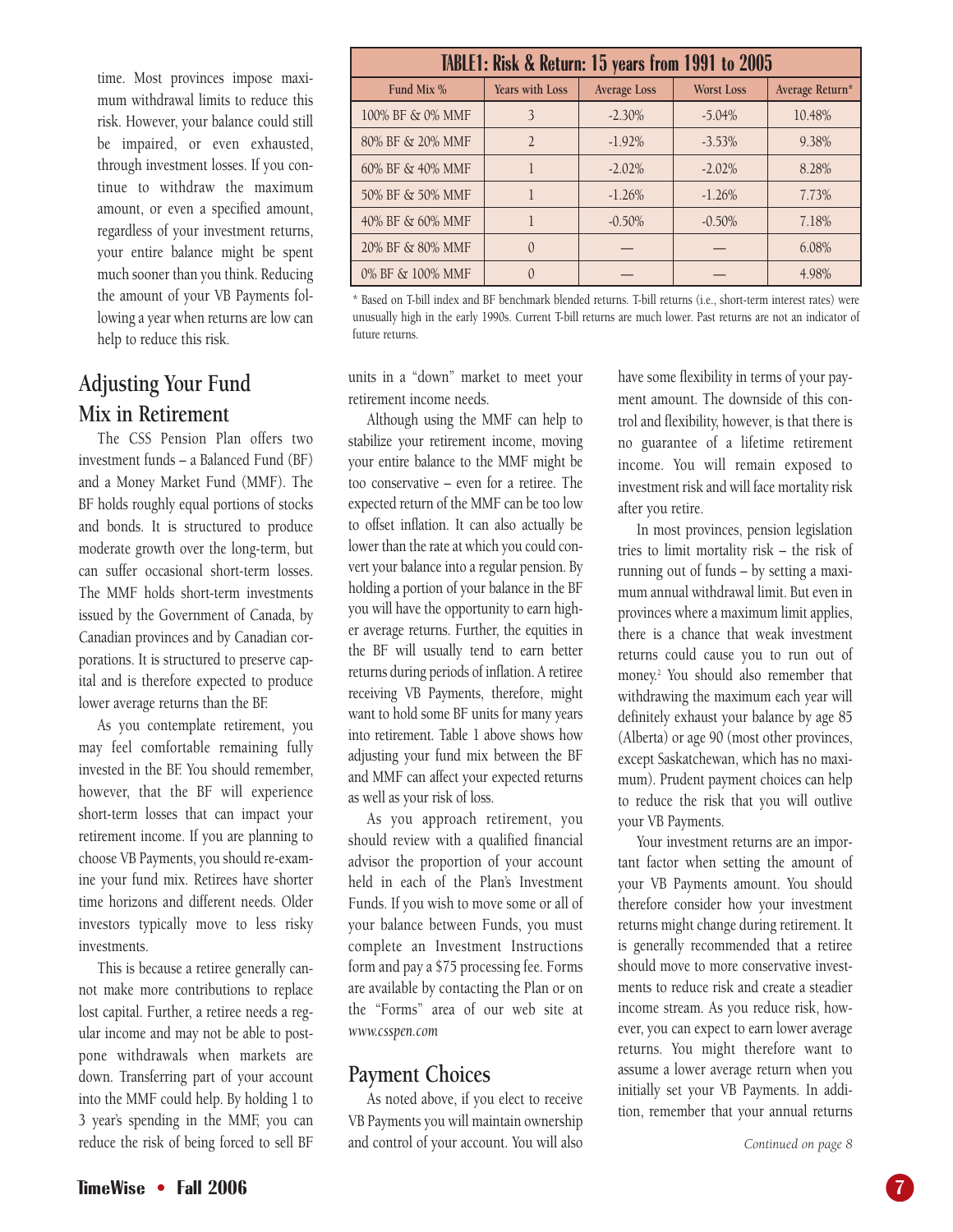#### *Continued from page 7*

will be a random series. They will not be constant, like an average, but will vary up and down with the markets. You should therefore carefully monitor your returns each year, so that you can reduce your VB Payments following a year when your investment return was lower than average.

#### **Consider Professional Advice**

Converting your account into retire-

ment income is an important part of your retirement plan. The Plan's newest retirement income option – Variable Benefit Payments – offers greater control and flexibility but involves risks. The amount of your VB Payments and investment fund mix will require careful monitoring and occasional adjustment. We recommend that you consult a qualified financial advisor.3 With professional advice and careful management, you can reduce the risk that

# **LEGISLATION UPDATE**

### **SASKATCHEWAN**

#### **Variable Benefit (VB) Payments**

The CSS Pension Plan can now also offer VB Payments to its Saskatchewan members (in addition to its members in BC and Alberta).

VB Payments are subject to the same minimum withdrawal limit as a RRIF, and like a PRRIF there is no maximum withdrawal limit. Retiring Saskatchewan members, who in the past were attracted to the features of the PRRIF, no longer have to transfer their pension funds out of the Plan. They can now set up VB payments with the CSS Pension Plan and experience the same flexibility offered by a PRRIF.

For more information on VB Payments please refer to the article starting on page 6 of the issue of *TimeWise.*

#### **ALBERTA**

#### **One time 50% unlocking option**

Effective November 1, 2006 Alberta members will have a one-time option to unlock up to 50% of their locked-in (restricted) pension funds upon retirement. This option will provide more flexibility and control over this portion of ones pension funds.

To qualify for this unlocking option, an Alberta member must be at least age 50 and his/her spouse (if applicable) must sign the appropriate consent form. The unlocking option can only be exercised when setting up a retirement income with the locked-in funds.

The unlocked funds can be paid as cash (subject to income tax), or transferred to an RRSP or RRIF with a financial institution. Alberta pension legislation does not permit the unlocked funds to remain in the CSS Pension Plan.

#### **New rules for LIFs**

LIF holders are no longer required to convert their remaining LIF balance into a life annuity at age 80.

The maximum yearly withdrawal limit for Life Income Funds (LIFs) has been improved to allow greater flexibility. The LIF maximum withdrawal limit is now the greater of the previous year's investment earnings or the maximum withdrawal percentage as published by Alberta Finance each year. For 2006, this maximum withdrawal percentage ranges from 6.51% for someone aged 50, and gradually increases by age to 100% for someone aged 84. Under the new provisions the LIF can be exhausted by age 85.

The improvements to the LIF maximum withdrawal limit has eliminated the need for LRIFs, which will be discontinued effective December 31, 2007.

#### **Variable Benefit (VB) Payments**

The CSS Pension Plan can now also

your Variable Benefit Payments might come to an unplanned and early end.

- *1 For more detailed information about VB Payments, including information on how to apply, contact the Plan or visit the What's New area of our website at http://www.csspen.com.*
- *2 For examples of how different payment amounts and return assumptions can affect the time until your whole account balance is spent, see the Plan's "I'm Ready to Retire" booklet.*
- *3 For help identifying and locating a qualified financial advisor, please see the Plan's "Investment Choice" booklet.*

offer VB Payments to its Alberta members (in addition to its members in BC and Saskatchewan).

VB Payments are subject to the same minimum withdrawal limit as a RRIF, and the same maximum withdrawal limit as a LIF. Retiring Alberta members, who in the past were attracted to the features of the LIF, no longer have to transfer their pension funds out of the Plan. They can now set up VB payments with the CSS Pension Plan and experience the same flexibility offered by a LIF.

For more information on VB Payments please refer to the article starting on page 6 of the issue of *TimeWise.*

#### **Waiver of Pre-Retirement Death Benefits**

A person who is the spouse (i.e., "pension partner" as defined by Alberta pension legislation) of a member may prior to the member's death sign the appropriate waiver form, thereby giving up their rights to any pre-retirement death benefits<sup>1</sup>.

Once this waiver is completed and filed with the CSS Pension Plan, the member is free to designate whoever he/she wishes as the beneficiary(ies) of any pre-retirement death benefits.

This option may be of particular interest to members who have children from a previous relationship.

*1 Pre-retirement death benefits become payable if the plan member dies before converting his/her pension funds into a retirement income.*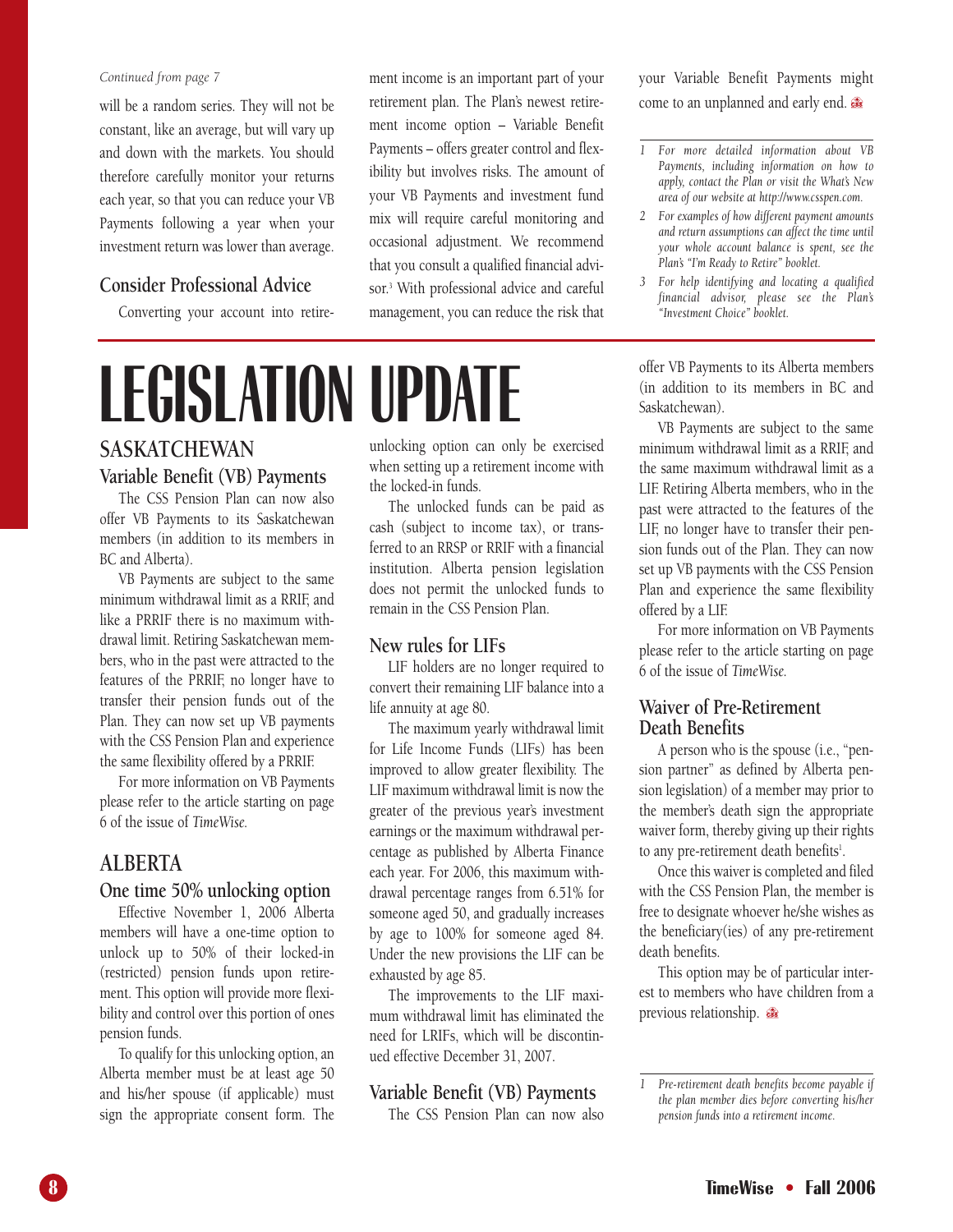

The CSS Pension Plan is pleased to announce that it is continuing its tradition of providing the December penhe CSS Pension Plan is pleased to announce that it is continuing its trasion payments to pensioners prior to the holiday season. Accordingly:

- **Pensioners whose pension payment is deposited directly into a credit union or bank account:** your pension payment will be deposited into your account on **Tuesday, December 19** instead of December 26.
- **Pensioners receiving monthly cheques by mail:** your cheque will be mailed from the Pension Plan's office on **Friday, December 15.**



### **2007 Income Tax Changes**

Income tax changes effective January 1, 2007 may mean that the after-tax amount of monthly pension you receive in 2007 could be different than the amount you received in 2006.

If you are turning 65 in 2007, the CSS Pension Plan will be sending you federal and provincial Personal Tax Credits Return (TD1) forms early in 2007. Once you receive these forms your should complete and return them as you may be eligible for all or part of the federal and provincial Age Exemption amounts.

Someone aged 65 or older whose **total net income** in 2007 is less than the federal and provincial minimum threshold amount can claim the full Age Exemption when calculating his/her federal and provincial income tax payable for 2007. However, someone aged 65 or older whose **total net income** exceeds the minimum threshold in 2007, will have their Age Exemption reduced by 15% of their net income in excess of the minimum threshold. Someone aged 65 or older whose total net income exceeds the maximum threshold amount in 2007, will not be eligible for any of the Age Exemption amounts.

> Pensioners wishing to find out how much of the federal and provincial Age Exemption they may be eligible for should get the federal and appropriate provincial Personal Tax Credits Return forms (TD1) and applicable worksheets. In addition to the CSS Pension Plan's office, the

2007 TD1 forms will be available on the Canada Revenue Agency (CRA) Web site at www.cra-arc.gc.ca, or by calling CRA at 1-800-959-2221, but not until late 2006 or early 2007. Pensioners who need help completing the TD1 forms can call the CRA general enquiries line, toll free, at: 1-800-959-8281.

If you are already 65 or older you should keep the above in mind if you expect your 2007 total net income to exceed the minimum threshold amount. If you fall into this category, you can arrange to have extra income tax withheld from your monthly pension.

## **T4A Slips**

The T4A slips for 2006 will be mailed directly to pensioners by early February 2007. Watch your mail, as you will require the T4A slip when filing your 2006 Income Tax Return. **CRA regulations state that a T4A slip must only be issued when total payments for the year are more than \$500.** 

If your total pension payments from the CSS Pension Plan for 2006 **are less than \$500**, you will **not** receive a T4A for 2006. However, you still must declare the total of your pension payments that you received in 2006 on your Income Tax Return.

Pension payments from the CSS Pension Plan qualify for the Pension Income Exemption (i.e., when calculating the tax credits) on your Income Tax Return. The maximum exemption that may be claimed is now \$2,000 as announced in the 2006 Federal Budget.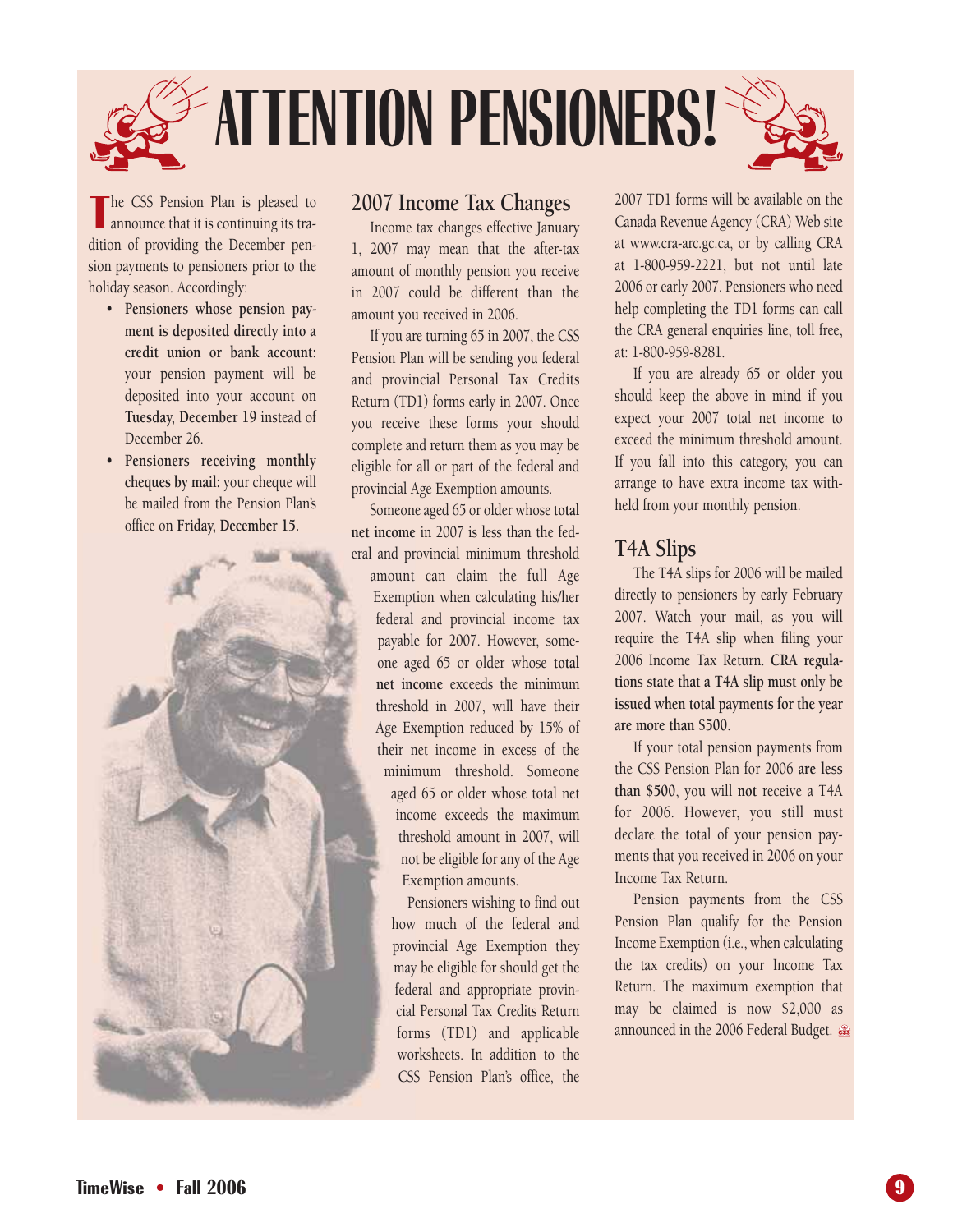IN OUR CONTINUING SERIES OF PROFILES ON THE STAFF OF THE CSS PENSION PLAN, FEATURED IN THIS ISSUE IS FIONA MAY, ONE OF THE PLANS' OFFICE ADMINISTRATORS.

# **Fiona May**

*"I really, really want to give you the best service I can."*

**H** ighway collisions involving cars and<br>snowplows seem unlikely fodder for ighway collisions involving cars and funny stories. But Fiona May's tale about her family's move to Saskatchewan in 1975 is, indeed, amusing. In hindsight.

Fiona, the senior office administrator at the Co-operative Superannuation Society's (CSS) Pension Plan Pension Plan office in Saskatoon, was 14 years old when her family packed up everything and moved from the Winnipeg area to Saskatoon.

Fiona was far from gleeful that snowy winter day as her dad piloted the family station wagon toward his new job in Saskatchewan. After all, she was leaving behind a group of close friends at a time in life when friendship was most precious. And she was trading her senior status at a junior high school in Selkirk, MB, for "freshie'' status at a huge, composite high school in Saskatoon.

And if all of that was not enough to make the Trans-Canada Highway look bleak, the big move was taking place in December, well past the beginning of the school year when making new friends would have been a little less daunting. And then her dad ran into the back of a snowplow.

No one suffered serious injuries, although the station wagon was badly damaged. The snowstorm they encountered between Brandon and Portage la Prairie had slowed traffic. But not enough, apparently, for the driver behind them to avoid hitting the rear of the station wagon



and forcing it into the back of the snowplow. Fiona, who had front-seat dibs as the eldest of four kids, came face to face with the middle of the dashboard.

"We were all pretty shaken up," says Fiona. "But I think as far as the most visible wounds go, that would have been me. I broke my nose, so I had two black eyes.''

It didn't take long for the young teenager to picture the effects of her injuries.

Fiona laughs heartily as she remembers telling her parents: "Please don't make me go to school like this!''. But alas, Fiona began attending Saskatoon's Mount Royal High School as the new girl with two black eyes.

"I found out later that some of the kids thought I came from an abusive household,'' Fiona says, still chuckling. "They thought that my dad must be beating us or something. Of course, nothing could have been further from the truth.''

In the years following that difficult move, Fiona's view of Saskatoon improved significantly. She gained new friends – who also came to know her loving family – and she grew up. In later years, she married Norm, who works at Mitchell's Gourmet Meats in Saskatoon. She and Norm have three kids: Sarah, 21, Caitlin, 17; and Andrew, 15.

"Saskatoon's a great place to raise a family,'' says Fiona. "And just about anything you could be interested in pursuing; you can probably pursue it here. Of course, your perceptions change over time.''

That move to Saskatoon was quite a change. But like all of us, to one degree another, Fiona has been adjusting to change throughout her life.

Born in England, Fiona celebrated her fifth birthday aboard a ship bound for Canada. Her father was seeking better employment opportunities for himself and a better life for his family. The family settled and lived in Winnipeg for a number of years, but spent about 18 months in the nearby community of Selkirk before moving to Saskatoon.

After Fiona graduated from Grade 12, she worked for a year before attending the University of Saskatchewan in Saskatoon, where she aimed to become a teacher.

"I thought I'd teach English and history – that's where my interests were. I was probably half way to finishing my third year when I realized I didn't really want to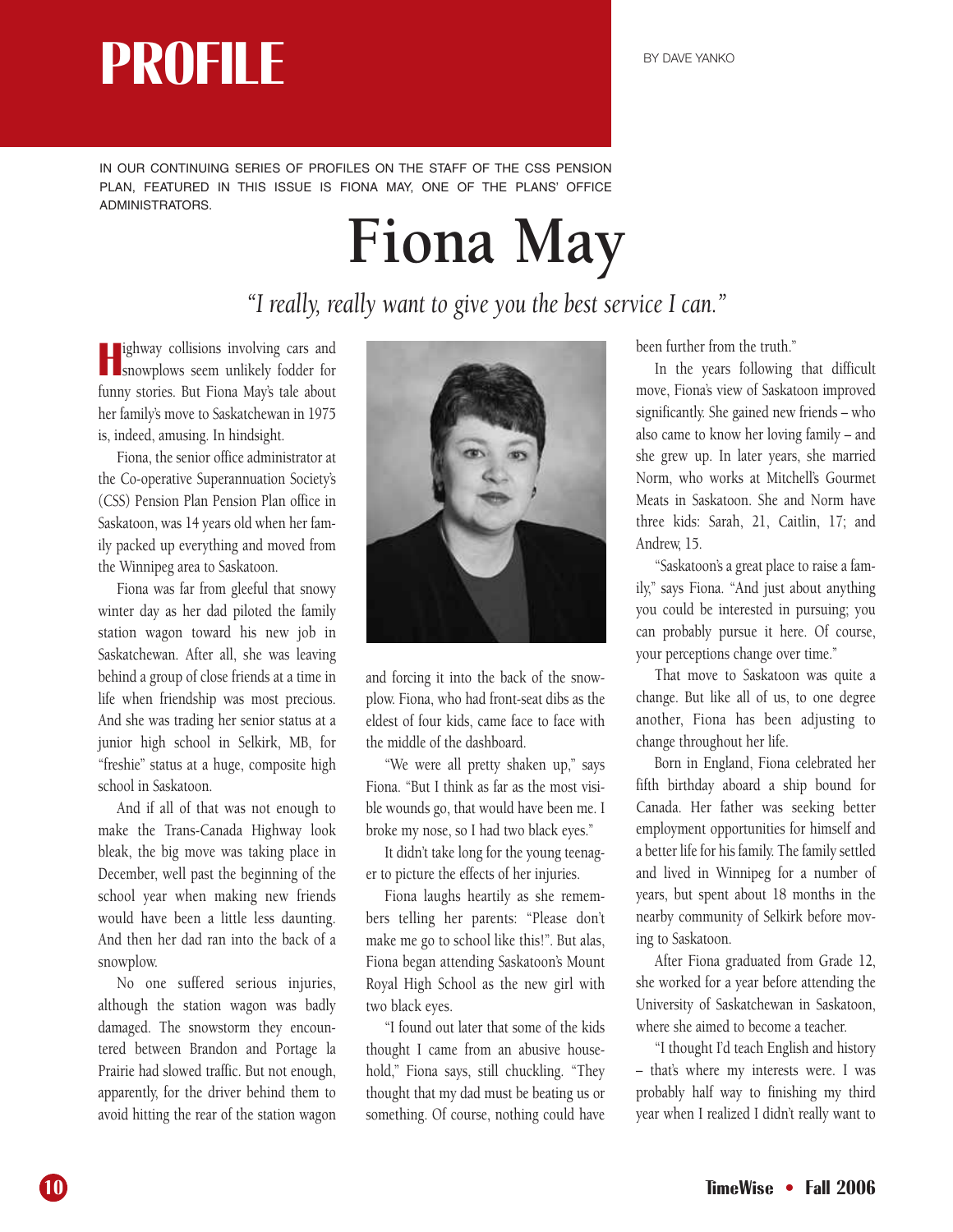do that. I knew I wasn't going to like it.''

With her dad's encouragement, Fiona persevered. She completed her bachelor of education degree, even though she knew she'd never use it in a classroom. Since then, she's become a firm believer in the notion there's no such thing as wasted education. She says she uses some of the skills and knowledge she learned at university in her day-to-day work at the office.

"I draw on that here, when I'm dealing with the members," she says. "I like being able to discuss their options with them. It's not all of what I do, but it's the most interesting part. It's not teaching in a classroom, but (there are similarities).''

### **Starting a career with the Plan**

Fiona has worked at the CSS Pension Plan for 12 years. She began as a part-time employee with a part-time job at a Saskatoon department store. Her duties at the Plan involved front desk reception, filing, data entry and helping with the many other office tasks that "somebody has to do.'' But with three kids in elementary school, two jobs became one too many. Fiona quit her job at the department store to focus on her family and work with the Pension Plan. Two years later, with the kids a little older, she accepted a full-time position as an office administrator with the Pension Plan.

Her duties and responsibilities have changed a lot since then. When Fiona started working as an office administrator, her typical day involved opening the mail, doing the daily deposits and keying in the contribution data submitted by employers.

"The employer would send in a cheque with a list of all the employees who were members of the Plan, and all their individual contributions. So first, you entered the cheques and then you entered the summary, which included the matched contributions and voluntary contributions, because (employees) can make contributions above what they're required to. And then you'd make sure the summary added up to the cheque, and then you'd key in the details.''

Today, Fiona spends about two days a week doing deposits, data entry and front reception – another full-time and one parttime office administrator have since been added to the staff. And the work is much more automated, as well as varied.

"I also look after the 5,500 people across Canada who receive a (CSS) month-

*"A lot of the baby boomers are either retiring or beginning to look at retiring."*

ly pension,'' says Fiona. "And every month, we set up between 15 to 20 new people who've become pensioners. My job involves making sure we have everything we need to do that.''

An important part of Fiona's job relates to the recent changes in provincial and federal pension legislation that allow members of defined contribution plans to opt for variable benefits. She says the changes give members much more flexibility over the way they receive their pension funds. However, increased flexibility equals more options. And more options means Fiona can expect more opportunities in the years ahead to practise some of her teaching skills.

"A lot of the baby boomers are either retiring or beginning to look at retiring. That's where the growth is going to come from in the next few years. Most of the telephone calls for projections and options are

going to come from these members who are getting closer to retirement.''

### **Studying for her CFP**

To prepare for these changes, Fiona has completed the Certified Financial Planner (CFP) course. However, there would be lots of hard work and a few rude surprises before she successfully completed the course.

''The CFP training started out pretty good because the very first course was in retirement planning,'' Fiona recalled. "That was in 2002. I'd been here about eight or nine years by that time, so I had some background in that.''

Nothing could prepare her for her first, three-hour, 100-question, multiple-choice exam.

"It was like 'what was that? I was shellshocked. I'm still not sure how I got home.''

Fiona did well on that exam. And then she did well in the following courses on strategic investment planning, risk management and (the dreaded) income tax planning: "Pardon me to anyone who likes income tax work, but it's very dry.'' The last course exam was followed by a comprehensive exam covering all four sections. And that test, in turn, was followed by the final six-hour CFP examination. It ran for three hours in the morning and three more hours in the afternoon.

Fiona says her CFP training is part of the evolution of her job. She expects that she will spend more and more of her time providing members with information about their pension options.

"We need to have the background and information required to give members the best possible service we can. I mean, that's really what we're here for. We wouldn't exist without the members.''

Well, not in an employment sense, anyway. But there's more to Fiona's life than work. There is also, for example, soccer!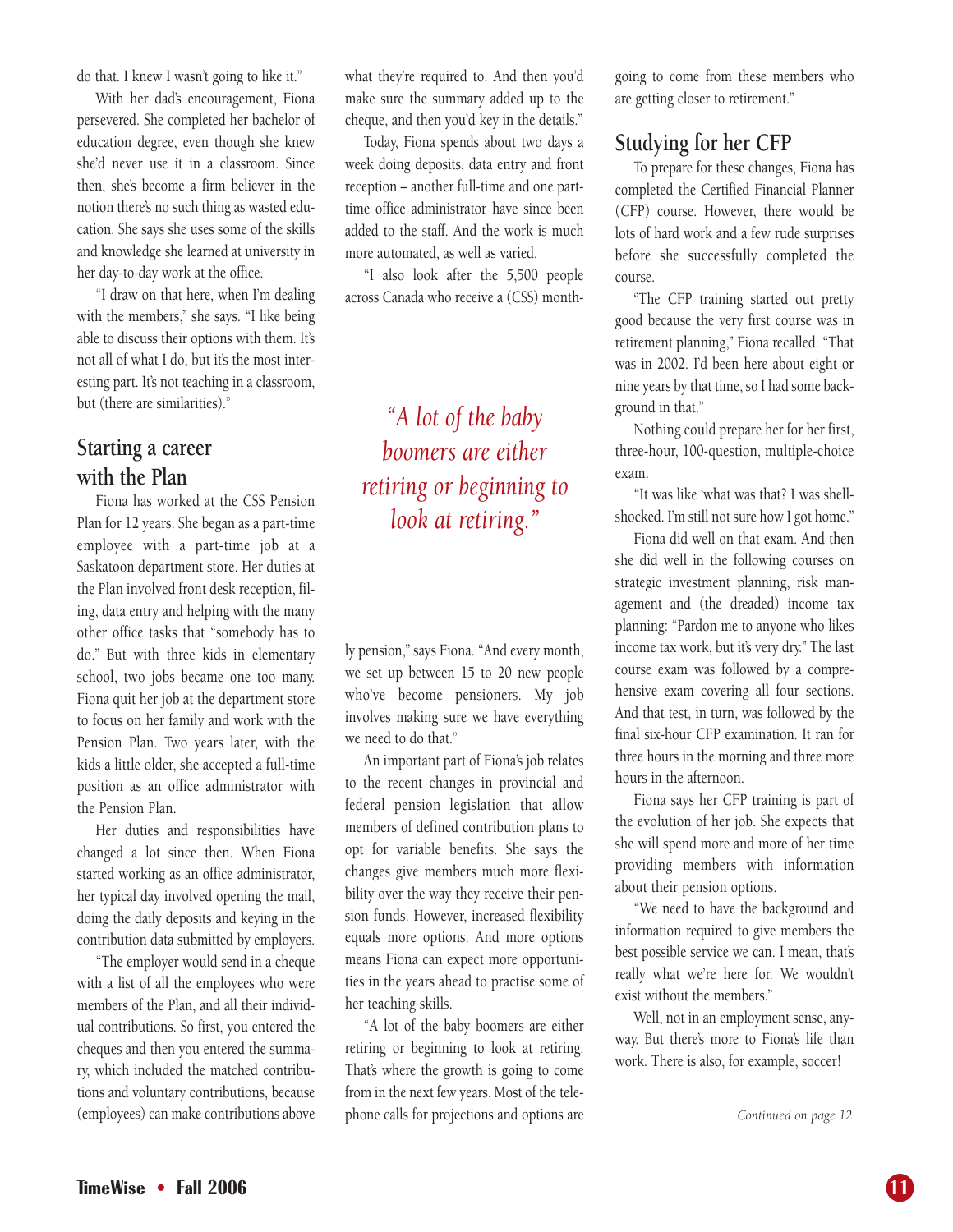## **More to life than work**

"We're the Majestics!,'' Fiona says of her soccer team, which competes in a league for women over the age of 35. "It started as a bunch of women whose kids were playing soccer. We've been playing for seven years now.''

She's quick to point out that she is not particularly athletic and she didn't play organized sports as a child or teenager. However, the team, one of about half a dozen in their division, seems to have struck a happy balance between fun and competition.

"We have a core group that's been there since the beginning, and the people who've joined since that time tend to stay," she says. "We have a fun team. We all support each other and we never get down on each other. In the back of our minds, we always want to win – we try to put our best foot forward. But if we lose, well, the beer's still cold.''

Fiona says the Majestics won their division a few years ago, but "we tend to finish somewhere in the middle of the pack.'' And if she ever happens to find herself feeling a little smug about her team's performance out on the soccer pitch, she simply remembers the words of her son Andrew, who told her a couple of years ago that "whatever it is you're playing, it isn't soccer.'' That little quip was spoken "like a true 13-year-old boy,'' she says. "But of course, he's been playing since he was four. He's much better than I could ever hope to be.''

Fiona plays soccer year 'round – the Majestics play at an indoor soccer facility in wintertime. She supplements her soccer with lunchtime walks along a popular downtown route that leads her across the South Saskatchewan River on one bridge, and back to her downtown office over another. "I try to do it every (work) day, but it probably averages about four times a week over the course of a year.''

In spite of her sense of humour and easy laugh, Fiona says she's a quiet person. Her favourite pastimes bear this out. She enjoys reading: "I really like historical fiction and mysteries. Diana Gabaldon (author of the *Outlander* series) writes very good historical fiction, but it's kind of about time travel, as well. It's well written and very well researched, with huge attention to detail.''

And she's a music lover, too: "I love U2. *Vertigo* is a very good song – that's from their newest album. And *Sunday*

> *"Overall, talking to members is the most enjoyable part of my job.''*

*Bloody Sunday* – it's about a historical event.'' And as for movies, Fiona says it's hard to beat *Raiders of the Lost Ark*. "I love Harrison Ford.''

## **Family**

In the final analysis, however, it's family and work that occupy most of Fiona's time and thoughts.

"Family is important,'' she says, and she provides a thumbnail sketch of each of her "awesome'' kids.

Andrew is a grade 10 student in the French immersion program at E.D. Feehan High School. In addition to soccer, Fiona says, he enjoys playing basketball and football.

"He just made the junior football team. He's pretty excited about that.''

Caitlin is a Grade 12 honour-roll student at Saskatoon's Bedford Road Collegiate. She's taking an advanced studies course and she volunteers at a local hospital once a week. According to Fiona, Caitlin just loves playing the Irish fiddle.

"It's just something she took a real shine to. When she was younger, she did a little bit of Irish dancing and (the fiddle is) just something that caught her interest.''

Sarah is the first to leave the nest. Fiona says Sarah finished a heavy-duty mechanic course in May and just recently returned from Canadian Forces Base Shilo, MB, where she completed her basic training with the Canadian Army Reserve. She moved away from home just two weeks before Fiona's interview for this profile.

"She's the first to leave home and we're going to miss her. But it was time for her. It was time for everybody.''

Fiona enjoys her job at the Pension Plan. And she's not about to lose sight of the fact she's one of the lucky ones in this regard.

"It's a really nice place to work and we have a lot of autonomy. It's not a big organization, so that gives us a lot of opportunity to do a lot of different things that we would not be able to do if we worked at a big company. Overall, talking to members is the most enjoyable part of my job.''

In fact, Fiona says that if there were a message she could pass along to members, it would be this: "I really, really want to give you the best service I can. I like to go above and beyond!" as

# **Changes to Plan Rules!**

The most recent version of the Bylaws of the Co-operative Superannnuation Society (CSS), and the rules and regulations of the CSS Pension Plan can be found on the Plan's website at www.csspen.com, or obtained by contacting the Plan's office.

The new version includes the Rule changes that were passed at the 2006 Annual Meeting in March that permit the Plan to offer Variable Benefit Payments.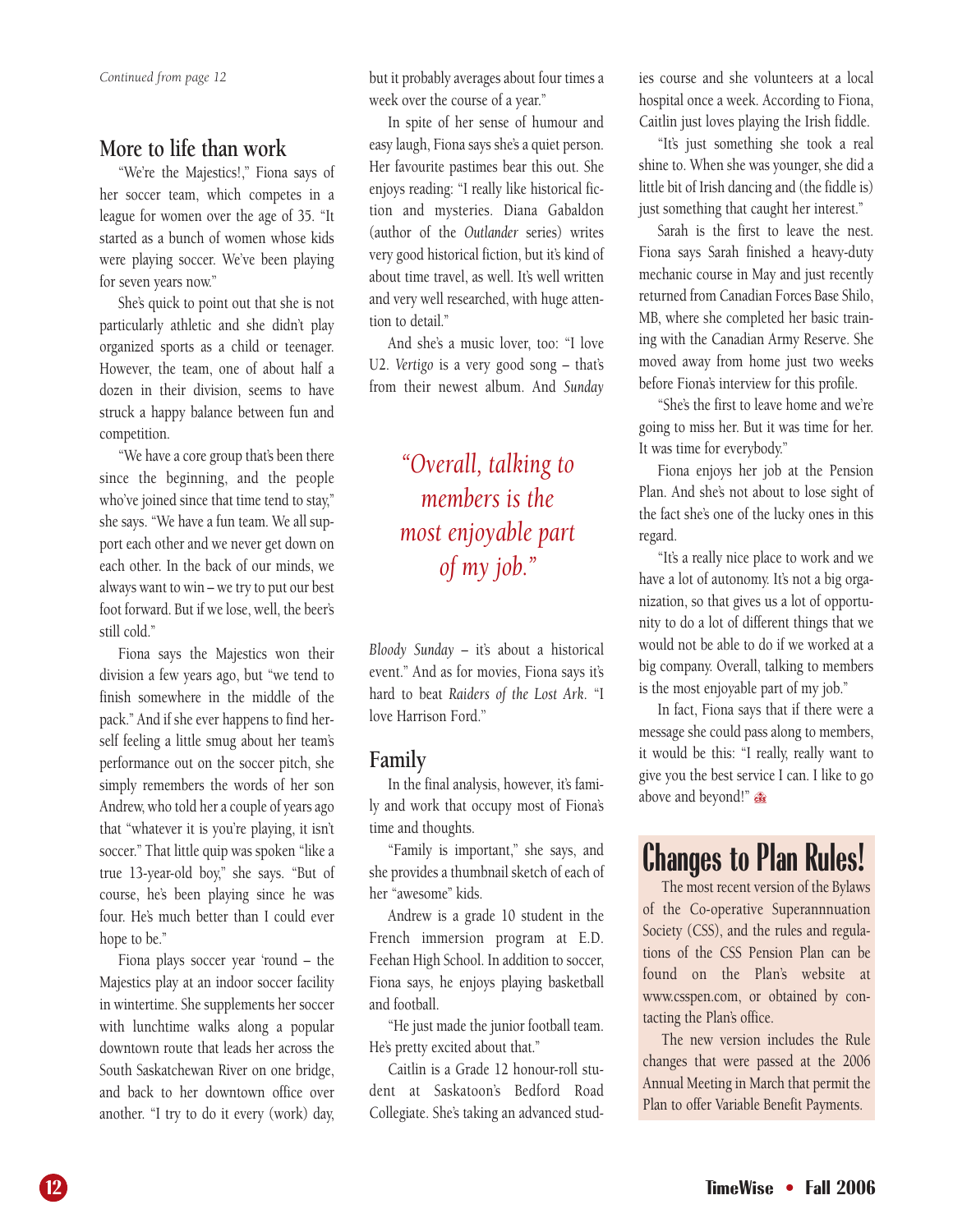# **emembrance**

IN THIS REGULAR COLUMN WE ACKNOWLEDGE THOSE PENSION-ERS WHO ARE NO LONGER WITH US. TO THEIR FAMILY AND FRIENDS WE EXTEND OUR SINCERE CONDOLENCES.

#### **Shirley Armstrong**

*Biggar Credit Union, Biggar SK*

**Leo H. Bendfeld** *Innisfail Co-op, Innisfail AB*

**T. Donald Bonertz** *Pincher Creek Co-op, Pincher Creek AB*

**Betty Bonyai** *Delton Co-op, Edmonton AB*

**Gladys Breland** *North of 53 Co-op, Flin Flon MB*

**Joan Brown** *Carpathia Housing Co-op, Winnipeg MB*

**Ronald J. Brown** *Terrace Co-op, Terrace BC*

**Jean M. Burke** *Arctic Co-op, Winnipeg MB*

**Verna Byford** *Moose Jaw Co-op, Moose Jaw SK*

**Harold E. Carlberg** *Southern Plains Co-op, Estevan SK*

**Carl W. Christenson** *Co-op Fisheries, La Ronge SK*

**Earl L. Chubb** *Southland Co-op, Assiniboia SK*

**Emma M. Churchill** *Southwest Co-op, Maple Creek SK*

**John Clark** *Brooks Co-op, Brooks AB*

**Lloyd G. Clearwater** *Portage Co-op, Portage la Prairie MB*

**Robert Crawford** *Killarney-Cartwright Co-op, Killarney MB*

**Anna M. Damen** *Calgary Co-op, Calgary AB*

**Frank Delurey** *The Grocery People, Edmonton AB* **Marjorie Detjen**

*Community Credit Union, Ponoka AB*

**Mary Dixon** *Macoun Co-op, Macoun SK*

**Maria Doucet** *Falher Co-op, Falher AB*

**Violet R. Dunsmoor** *Calgary Co-op, Calgary AB*

**Frederick W. Durfey** *Tugaske Co-op, Tugaske, SK*

**S. Glennis Eliasson-Hein** *Southern Plains Co-op, Estevan SK*

**Harold Engman** *Red Deer Co-op, Red Deer AB*

**Earl E. Fields** *Battlefords Co-op, North Battleford SK*

**H. M. Fitch** *Consumer Co-operative Refineries, Regina SK*

**John Friesen** *Pembina Co-op, St. Leon MB*

**Alfred K. Glanville** *Moose Jaw Co-op, Moose Jaw SK*

**Erica Gurski** *Meadow Lake Co-op, Meadow Lake SK*

**Joseph J. Hagel** *Saskatoon Co-op, Saskatoon SK*

**Elsie M. Haldorson** *Co-operative Health Centre, Prince Albert SK*

**Edith Hawkins** *Manitoba Co-op Honey Producers, Winnipeg MB*

**Gayle B. Henry** *Mainline Co-op, Salmon Arm BC*

**Florence M. Hoffos** *Assiniboia Credit Union, Assiniboia SK*

**Elizabeth Johnson** *Community Health Services, Saskatoon SK*

**Harold R. Johnson** *Nokomis Credit Union, Nokomis SK*

**Delbert Kaun** *Prince Albert Co-op, Prince Albert SK*

**Howard A. Kennedy** *Prince Albert Co-op, Prince Albert SK*

**Carol A. Kidd** *Prince Albert Credit Union, Prince Albert SK*

**Viola E. Kraft** *Vanguard Co-op, Vanguard SK*

**Viola Kuffler** *Calgary Co-op, Calgary AB*

**George Lafrance** *Red River Co-op, Winnipeg MB*

**Adele G. Lakatos** *Calgary Co-op, Calgary AB*

**N. Kay Lindgren** *Conexus Credit Union, Regina SK*

**Ann M. Litke** *Eckville Co-op, Eckville AB*

**Ervin A. Lorentz** *Edmonton Co-op, Edmonton AB*

**Harriet McDonald** *Calgary Co-op, Calgary AB*

**George A. McIntosh** *Conexus Credit Union, Regina, SK*

**R. W. McKechnie** *Consumer Co-operative Refineries, Regina SK*

**Eleanor L. Meredith** *Federated Co-op, Calgary AB*

**W. Neil Millar** *Calgary Co-op, Calgary AB*

**Elva A. Millard** *Prairie Diamond Credit Union, Davidson SK*

**Ivan Mohagen** *Pineland Co-op, Nipawin SK* **Elfair Morris** *Moose Jaw Co-op, Moose Jaw SK* **William Palmer**

*Stony Plain Co-op, Stony Plain AB*

**Alfonce T. Penno** *Rosthern Co-op, Rosthern SK*

**Lydia Redekopp** *Birsay Co-op, Birsay SK*

**Norman E. Rhodes** *Federated Co-op, Canoe BC*

**Gerald Richards** *Calgary Co-op, Calgary AB*

**Andrew Schwab** *Battlefords Co-op, North Battleford SK*

**Steve Shular** *Wynyard Co-op, Wynyard SK*

**William M. Slipp** *First Calgary Financial, Calgary AB*

**John W. Smith** *Federated Co-op, Calgary AB*

**Sylvia J. Towriss** *Moose Jaw Co-op, Moose Jaw SK*

**Mary J. Vaux** *Camrose Co-op, Camrose AB*

**Arthur E. Ward** *Kindersley Co-op, Kindersley SK*

**Verna C. Weishaar** *Bella Coola Co-op, Bella Coola BC*

**Erma Wesloski** *Red River Co-op, Winnipeg MB*

**Beverly White** *Credit Union Central, Calgary AB*

**Victor Yaroslawsky** *Dawson Co-op, Dawson Creek BC*

**Peter Yur** *Saskatoon Co-op, Saskatoon SK*

**Michael M. Zurevell** *Battlefords Co-op, North Battleford SK*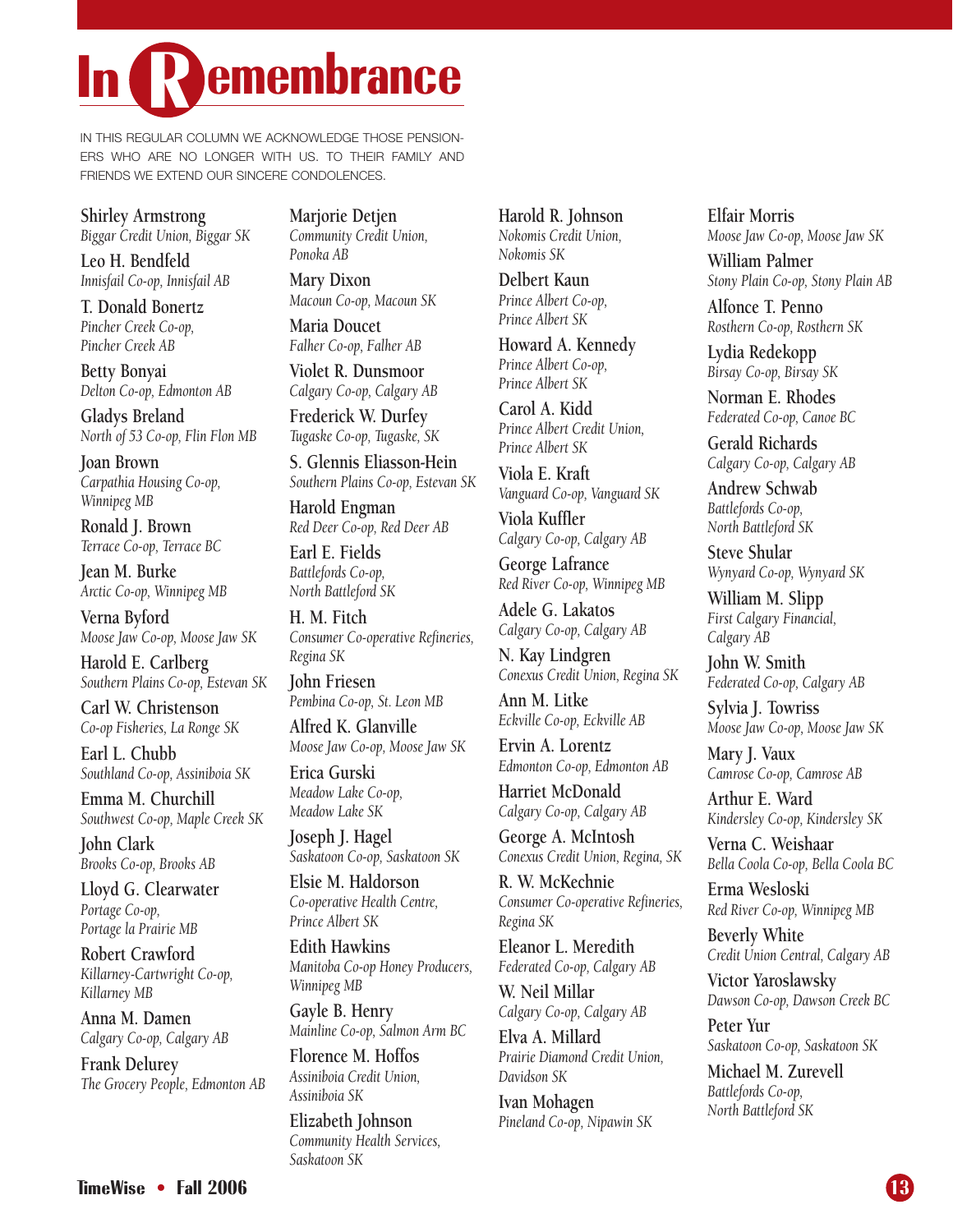# **WHICH RETIREMENT INCOME "VEHICLE" IS RIGHT FOR YOU?**

SPECIAL CONTRACTER DE LA CONTRACTE DE LA CONTRACTE DE LA CONTRACTE DE LA CONTRACTE DE LA CONTRACTE DE LA CONTRACTE DE LA CONTRACTE DE LA CONTRACTE DE LA CONTRACTE DE LA CONTRACTE DE LA CONTRACTE DE LA CONTRACTE DE LA CONTR FRANCE CONTRESS CONTRESS (CONTRESS) A Defined Contribution (DC)<br>
The mission of the CSS Pension Plan is to help<br>
employee members (along with employer<br>
members), accumulate savings for their<br>
retirement. It is up to you, t **A** s a Defined Contribution (DC) Registered Pension Plan (RPP), the mission of the CSS Pension Plan is to help employee members (along with employer members), accumulate savings for their retirement. It is up to you, the employee, to learn about the different retirement products and then decide how to use the money accumulated in your account for your retirement, subject to the constraints of pension legislation.

## **What are the options?**

One of your retirement income options is, of course, a monthly pension from the Plan, which is similar to a life annuity from a life insurance company. Depending on legislation, your retirement income options could also include the new Variable Benefit (VB) Payments, which are similar to the income funds such as PRRIFs, LIFs, LRIFs, and RRIFs that are offered by credit unions and other financial institutions.<sup>1</sup>

Roughly speaking, a retirement income options can be a "pension" type product or an "income fund" type product. What's the difference?

# **Retirement is a bit like a Road Trip.**

Suppose you've saved up a considerable sum to take a twenty-year road trip. You plan to visit a different place every month for the next twenty years. A travel agency offers to sell you twenty years worth of tickets in advance. At the end of any particular month, you would receive one of your tickets to get to the next place. Would you buy the tickets? Or would you buy your own car?

If you bought a car, you might be able to visit two or three different places every month, if you felt like it. You might see

many more places than you dreamed of. It's possible that your car may still be in good running order at the end of all your trips, and you could leave it to your heirs. However, you'd have to take good care of your car, so that it doesn't break down. You would also face the risk that your car would turn out to be a "lemon" and fall apart long before you finish all your trips.

Choosing a monthly pension is rather like buying all the tickets for your twentyyear road trip at once and then receiving one ticket each month. You would have no flexibility, but you could be almost certain that you would be able to complete your trip as planned. A monthly pension is a stream of monthly payments that will last you for the rest of your life. It is a "worryfree" retirement income option.

Choosing an "income fund" type of product is more like buying a car. You have the flexibility to spend more or less, depending on legislation<sup>2</sup>, but you also have to monitor and mange your investments. You may be obliged to reduce your withdrawals if your investments do poorly (if your investment turns out to be a lemon). On the positive side, if your investments do well, there may be lots of money left over for your estate.

A monthly pension and a life annuity from a life insurance company are both "pension" type products, similar in nature. VB Payments, PRRIFs, LIFs and LRIFs (depending on the legislation) from your financial institution are "income fund" type products, are similar in nature. Below, we focus on the retirement income "vehicles" offered by the CSS Pension Plan.

# **Different Retirement Income "Vehicles" Require Different Investments**

**If you choose to set up a monthly pen-**

**sion from the Plan,** you would, in effect, be spending all your retirement savings in advance to purchase lifetime monthly pension payments. The underlying investment for a monthly pension is long-term bonds, which are held in the Pensions Fund.

The Pensions Fund holds mainly longterm Canadian bonds and debentures that are rated "A" or better by recognized bond rating agencies. These bonds fund the monthly pensions. The pension payments consist of interest from the long-term bond as well as a portion of the original principal, each month.

**If you choose to set up Variable Benefit Payments,** the funds in your account would remain **under your control**. VB Payments are very different from a monthly pension in this regard.<sup>3</sup> Since the funds remain in your control, you must decide how you wish your funds to be invested **during retirement,** either in the Balanced Fund (BF) or the Money Market Fund (MMF), or some combination. The monthly payments out of your Variable Benefit Account could be either purely investment income, or a mix of investment income and principal, or purely a draining down of principal, depending on how much investment income you've accumulated at the time of the VB payment. Depending on the pension legislation governing your pension funds, the monthly payments may be subject to minimum and maximum constraints.

**If you choose to set up Variable Benefit Payments,** you must consider what your investment objectives will be during retirement; they may differ from what they were while you were employed. The Balanced Fund and the Money Market Fund have different investment objectives. Whether you choose to invest in either one of these, or both, will depend on *your* investment objectives.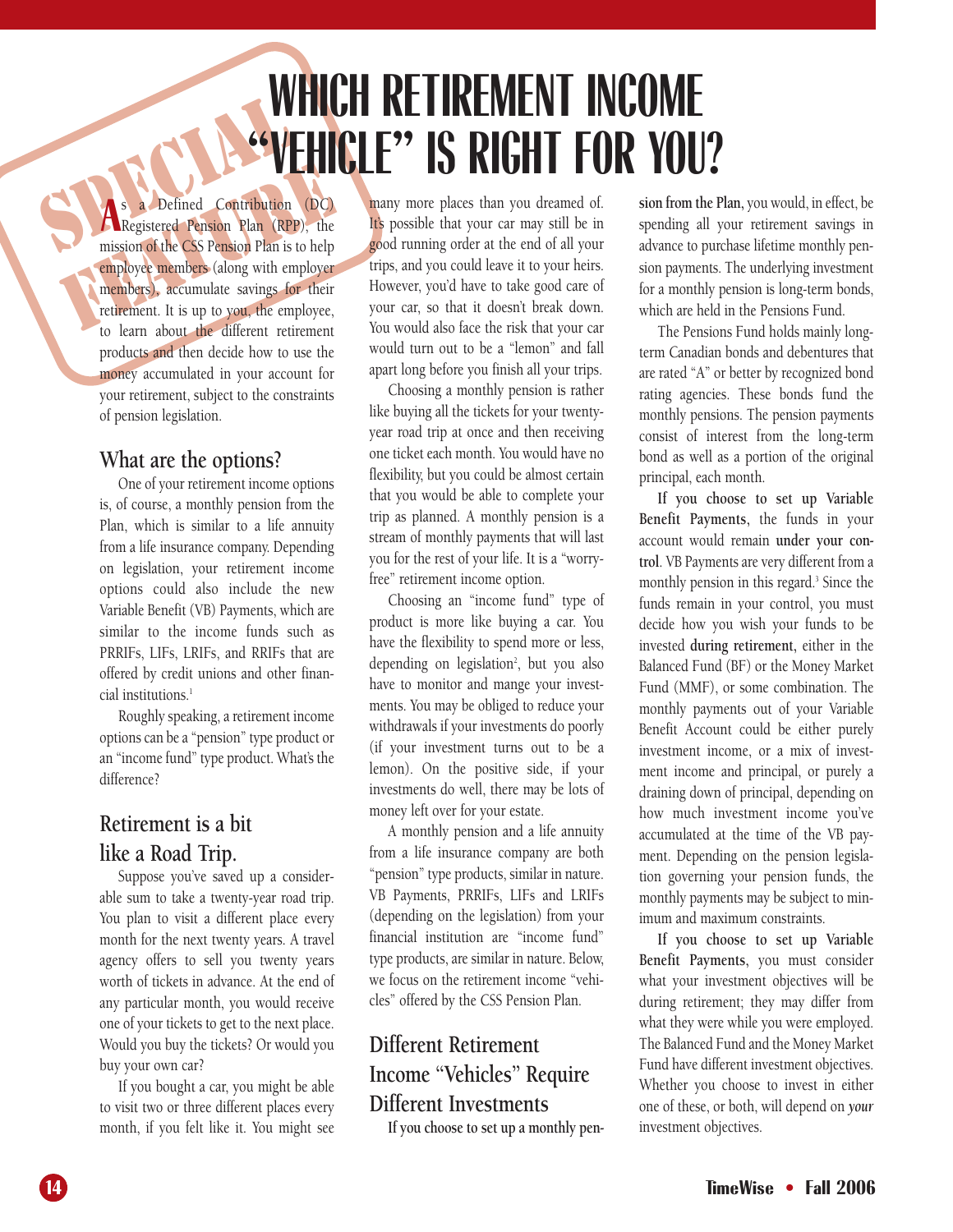The objective of the Balanced Fund is *long-term* growth. It is expected to produce moderate growth over the longterm, with occasional short-term losses. The BF is a broadly diversified portfolio of roughly half stocks (both domestic and foreign) and half bonds. The growth is derived both from interest and dividend payments and also from overall increases in the market value of the stocks and bonds themselves.

The main objectives of the Money Market Fund are to *preserve capital* and to earn modest interest income. The MMF is expected to produce a modest, stable rate of return. The MMF holds only one type of asset only—short-term investments.

# **Which Retirement Income "Vehicle" is right for you?**

The answer to this question depends on your financial objectives in retirement. Once you've determined your objectives, you'll be in a position to decide which retirement income "vehicle" is right for you, either a "pension" type product, an "income fund" type product, or a combination of both. Depending on this choice, you will then be able to decide which Investment Fund(s) may be right for you.

Are you willing to give up control of your pension funds in exchange for a guaranteed income in retirement? If so, you may choose a monthly pension, which means you are buying into the Pensions Fund.

Do you want to try to *preserve your capital* in retirement? If so, you may choose VB Payments and invest in the BF and/or MMF and live off the earnings, at least until CRA's required minimum annual withdrawal forces you to withdraw more than the earnings. Be aware that the BF will experience occasional short-term losses and the rate of return for the MMF is rather modest (although the risk of losing some of your capital is minimal). Depending on the size of your nest egg, the earnings may not provide sufficient retirement income.

Do you want to try to *grow your capital* in retirement? If so, you may choose VB Payments and leave your retirement savings invested in the BF. As you know, the BF has its ups and downs. Are you willing to accept "ups and downs" after you start making regular withdrawals? You could end up withdrawing money faster than you're earning it, in which case, you could outlive your funds.

# **What type of Retirement Income "Vehicle" does everyone else choose?**

Last year, there were 221 "pension" type options chosen and 205 "income fund" type options chosen. Some members chose more than one type of option. Each member who starts a retirement income option has to consider their own financial objectives in retirement and choose the retirement income "vehicle(s)" appropriate for their situation. When you're ready to retire, please contact our office for more information on your retirement income options.

- *2 If Saskatchewan pension laws govern your account, you may spend the money as fast as you wish, keeping in mind that you must pay tax as you take your retirement savings into income. Pension law in other jurisdictions places limits on how fast you may spend your retirement savings. Recently Manitoba and Alberta have relaxed their constraints somewhat.*
- *3 When you set up a monthly pension, you cannot change the terms of your pension after it starts. When you set up VB payments, you may change your asset mix from time to time, and also change the amount and frequency of your payments, depending on pension regulations and the rules of the Plan.*

# **BALANCED FUND BENCHMARK CHANGE**

Since 1995, the Balanced Fund (BF)<br>benchmark has been 50% equities (stocks) and 50% fixed income (bonds). Most pension plans hold at least 60% equities in the hope of earning higher average returns. Over the long-term, holding more equities in a portfolio provides the opportunity for a higher average return. However, it will also produce more volatility in the short-term.

The Balanced Fund's current benchmark was set in 1995 with the purpose of protecting members nearing retirement against downside risk. However, the Plan

now offers the Money Market Fund (MMF) for this purpose. It is therefore reasonable to increase the BF equity weighting to 60% equities. In fact, due to strong equity performance over the past three years, the actual proportion of the BF invested in equities has grown to approximately 55%.

With the assistance of the Plan's investment consultant, James P. Marshall, the Plan has modeled the impact of this change using historical returns as well as assumed rates of return going forward. This analysis suggests that 60% equities

will create an opportunity to increase the BF's long-term return by about 1/4 of 1%. It will also slightly increase the volatility of the BF's short-term returns. When compounded over a working lifetime, 1/4 of 1% each year has the potential to add as much as 9% to a member's final balance. Although each member's circumstances may be different, the CSS Pension Plan continues to encourage consideration of the MMF as a way to reduce risk as retirement nears. The Plan also encourages members to seek retirement planning advice from a qualified financial advisor.

*<sup>1</sup> Note that the jurisdiction on your funds in the CSS Pension Plan will determine which of these income funds would be available to you.*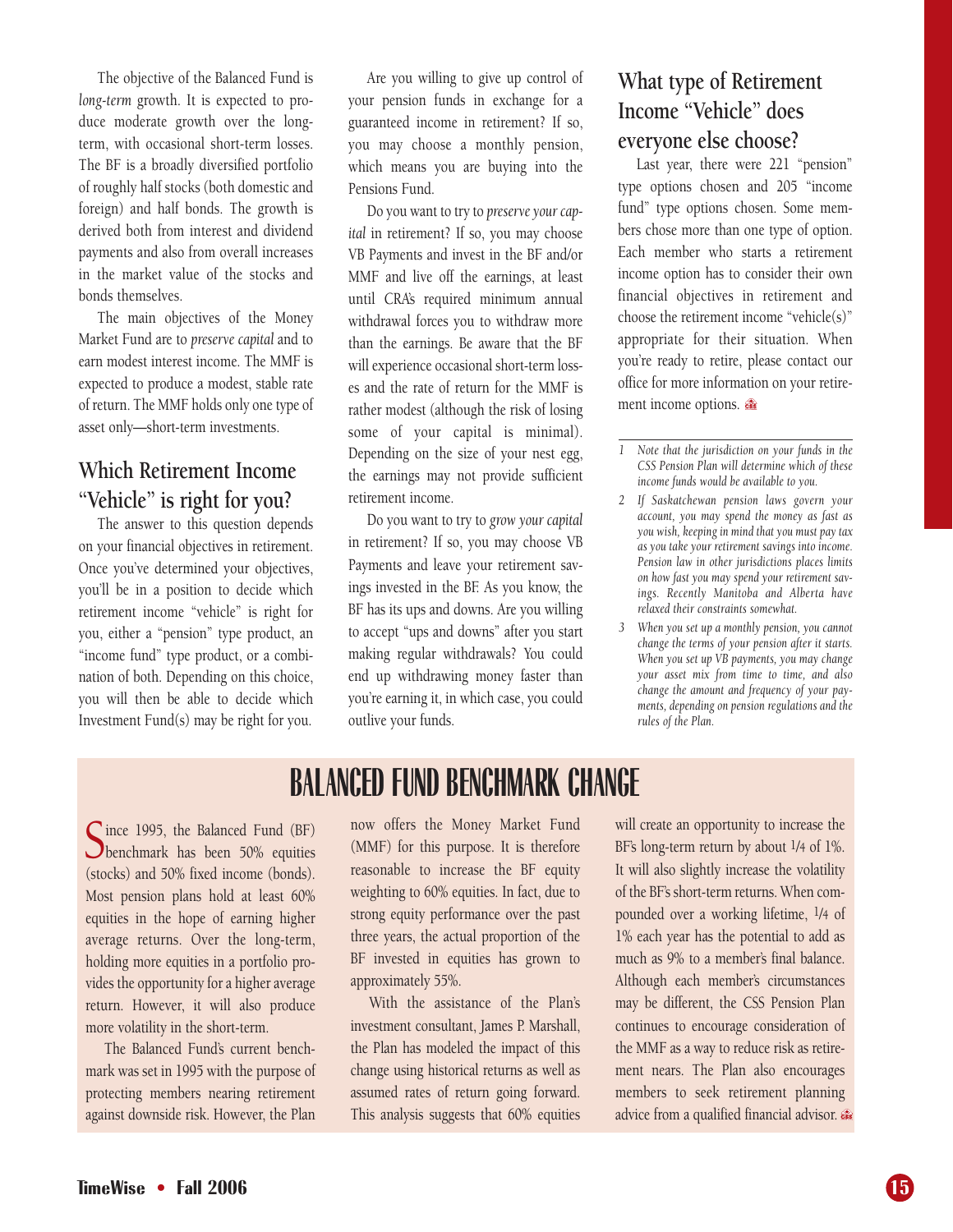# **New Pensions**

A TOTAL OF 158 NEW PENSIONS STARTED DURING THE FIRST NINE MONTHS OF 2006. THIS IS DOWN SOMEWHAT FROM THE 169 NEW PENSIONS COMMENCED DURING THE FIRST NINE MONTHS OF 2005. THE FOLLOWING 120 NAMES REPRESENT THE NEW PENSIONS COM-MENCED FROM MARCH 2006 TO SEPTEMBER 2006 INCLUSIVE.

**Philip Lee** *Credit Union Central, Calgary*

**Brian Levy** *Calgary Co-op*

**Gabriella Lorincz** *Calgary Co-op*

**Leonard McKetiak** *Calgary Co-op*

**Johannes Menks** *Calgary Co-op*

**Lillian Newman** *Calgary Co-op*

**Gordon Olmstead** *Calgary Co-op*

**Calvin T. Olsen** *Southern Alberta Co-op, Lethbridge*

**Wally W. Ostercamp** *Innisfail Seed Cleaning Co-op*

**William Palmer** *Stony Plain Co-op*

**Elvira Priolo** *Calgary Co-op*

**Lorraine J. Rankin** *Innisfail Co-op*

**Lila Roth** *Calgary Co-op*

**Shelley Schadlich** *Calgary Co-op*

**David R. Shorrocks** *Federated Co-op, Calgary*

**Ramendra Singh** *Edmonton Co-op*

**James H. Taylor** *Calgary Co-op*

**Maryann Tychkowsky** *St. Paul Co-op*

**Josephine A. Walcer** *Eastalta Co-op, Vermilion*

**John D. Whyte** *Peace Country Co-op, Peace River*

**John Wood** *Calgary Co-op*

**Albert G. Wurtz** *Grande Prairie Co-op*

### **SASKATCHEWAN**

**Douglas F. Ask** *Turtleford Co-op*

**Maxine J. M. Avery** *Community Health Services, Saskatoon*

**Ruth I. Bell** *Conexus Credit Union, Regina*

**Darlaine Bentley** *Community Health Services, Saskatoon*

**Charlotte Boucher** *TCU Financial Group, Saskatoon*

**Sam Boychuk** *Yorkton Co-op*

**John R. Campbell** *Saskatoon Co-op*

**Ralph Carlson** *Sherwood Co-op, Regina*

**Dwight Cross** *Pioneer Co-op, Swift Current*

**Kendra G. Declare** *Moose Jaw Co-op*

# **BRITISH COLUMBIA**

**David A. Andrew** *Federated Co-op, Canoe*

**Elizabeth Dupley** *Dairyworld Foods, Vancouver*

**J. Keith Elliott** *Revelstoke Co-op*

**Marlene Larson** *Fort St. John Co-op*

**Annie E. McKave** *Williams Lake Credit Union*

## **ALBERTA**

**Doreen Bennett** *Edmonton Co-op*

**Joyce Blonski** *First Calgary Financial*

**James E. Derzaph** *The Grocery People, Edmonton*

**Lorne Downes** *Edmonton Co-op*

**Georgette M. Duperron** *Boyle Co-op*

**Antal Fakli** *The Grocery People, Edmonton*

**Engelberto T. Francisco \****Credit Union Central, Calgary*

**Alva Frost** *Calgary Co-op* **M. Ruth Gabert** *Calgary Co-op*

**Rita Gill** *St. Paul Co-op*

**Barbara Gillis** *Credit Union Central, Calgary*

**Greg M. Goldade** *Red Deer Co-op*

**Marjorie Grant** *First Calgary Financial*

**Grace Hansler** *Calgary Co-op*

**Pryde Harris** *Calgary Co-op*

**Gladys E. Hutchins** *Credit Union Central, Calgary*

**Barry Jacks** *Calgary Co-op*

**Shakuntla Kashyap** *Calgary Co-op*

**Miodrag Kostic** *Calgary Co-op*

**Mary Kroeker** *Stony Plain Co-op*

**Peter Labanic** *Calgary Co-op*

**Elsie Laflamme** *Olds Co-op*

**Thomas Lawson** *Calgary Co-op*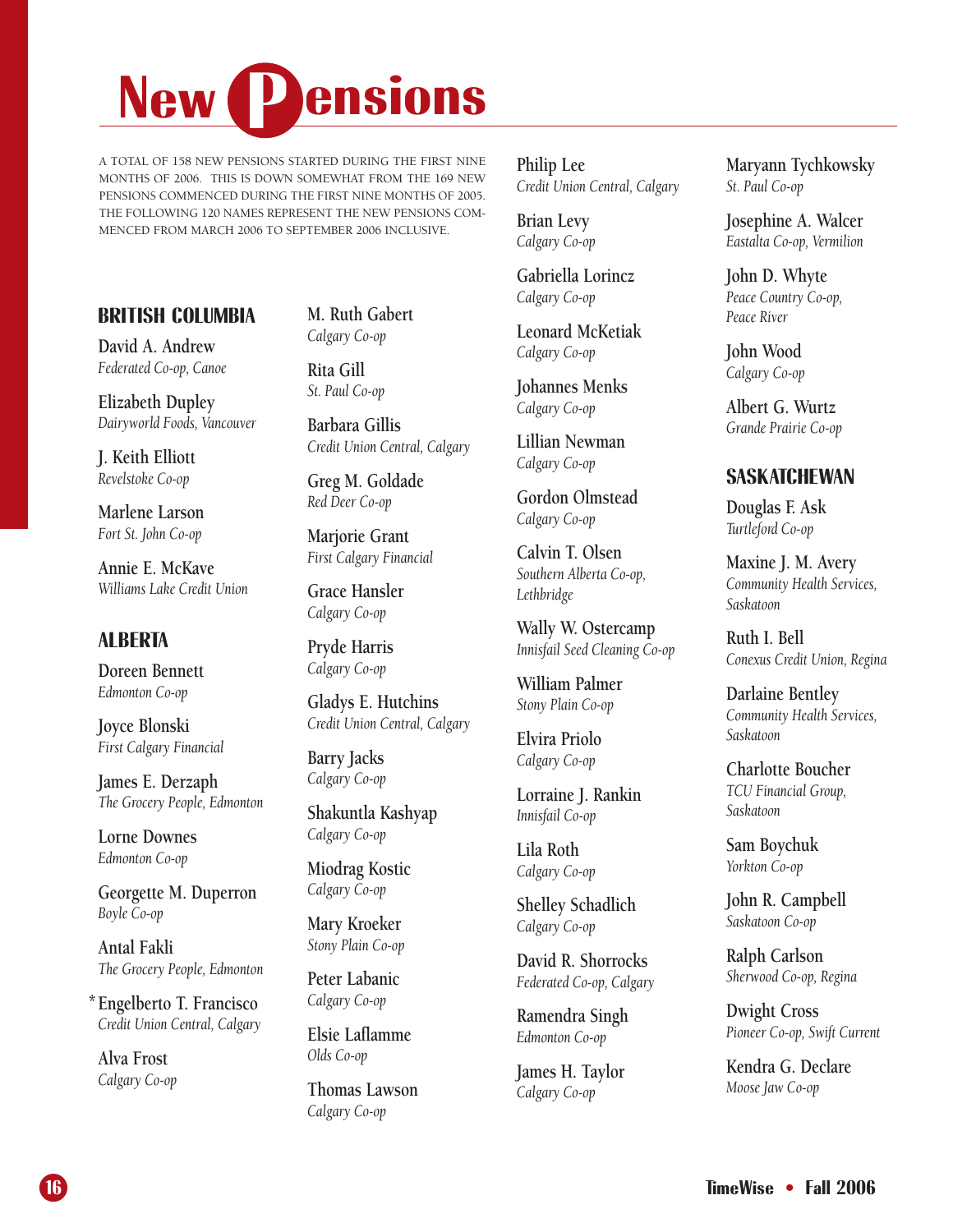**Ronald Dunn** *Weyburn Co-op*

**Bruce Fairman** *Saskatoon Co-op*

**Lynne C. Fowke** *Community Health Services, Saskatoon*

**Sharon Gossky** *Weyburn Co-op*

**Kenneth Hartle** *Battlefords Co-op, North Battleford*

**Audrey Heebner** *Pioneer Co-op, Swift Current*

**David Hobman** *Federated Co-op, Regina*

**Ralph Jacobsen** *Shaunavon Co-op*

**Richard Janzen** *Prince Albert Co-op*

**Graham Jeckway** *Concentra Financial, Saskatoon*

**Rita J. Joki** *Riverbend Co-op, Outlook*

**Stuart Joule** *Federated Co-op, Saskatoon*

**Garry Lynch** *Weyburn Co-op*

**David Marshall** *Eastshore Credit Union, Strasbourg*

**Justine Mezey** *Community Health Services, Saskatoon*

**Joseph M. Miazga** *Pineland Co-op, Nipawin* **Noel Morris** *Southland Co-op, Assiniboia*

**Ida Neufeld** *Saskatoon Co-op*

**Martin J. Outhwaite** *Concentra Financial, Saskatoon*

**Sandra Pinkerton** *Lintlaw Credit Union*

**M. L. Dorilda Preece** *Battlefords Co-op, North Battleford*

**Lavern Regehr** *Saskatoon Co-op*

**Sharon L. Regie** *Advantage Credit Union, Melfort*

**Senan Schermann** *Wadena Co-op*

**Nadia Strelioff** *Canora Credit Union*

**Donald R. Sutherland** *Federated Co-op, Saskatoon*

**Alvin R. Thomas** *Delta Co-op, Unity*

**Lynne G. Todd** *Concentra Financial, Regina*

**Adam L. Tomaschefski** *Prairie Co-op, Melville*

**Phyllis M. Ukrainetz** *Hudson Bay Credit Union*

**Evelyn K. Van Cleemput** *Lloydminster Co-op*

# **MANITOBA**

**Jackie B. Bonkowski** *Cambrian Credit Union, Winnipeg*

**Doreen Bouchard** *Casera Credit Union, Winnipeg*

**Robert Boyachek \****Swan Valley Credit Union*

**John A. Bursey** *Arctic Co-op, Winnipeg*

**L. Joanna Campbell** *Westoba Credit Union, Brandon*

**Frank Conway** *Cambrian Credit Union, Winnipeg*

**Gail Coombs** *Leaf Rapids Co-op*

**Pat Downey** *Cambrian Credit Union, Winnipeg*

**Doreen Giesbrecht** *Village Canadian Co-op, Winnipeg*

**Dermie Handregan** *Federated Co-op, Winnipeg*

**Julius Hofstatter** *Swan Valley Credit Union, Swan River*

**Wesley Jabusch** *Manitoba Co-op Honey Producers, Winnipeg*

**Phillip A. Janz** *Kenton Co-op*

**Roderick F. Lewandoski** *Heritage Co-op, Minnedosa*

**Sylvia G. Libitka** *Celero, Winnipeg*

**Judith McCallum** *Gillam Co-op*

**Joan E. Neumann** *Edward Co-op, Pierson*

**Lori Oakley** *Portage Co-op, Portage la Prairie*

**Myrna Oliver** *Marquette Co-op*

**Marc Ouellette** *Interprovincial Co-op, Winnipeg*

**Helen Penner** *Winkler Co-op*

**Hilda M. Price** *Federated Co-op, Winnipeg*

**Marjorie Sass** *Dauphin Plains Credit Union, Dauphin*

**Libby Schatz** *Minnedosa Credit Union*

**Shirley Watson** *Westoba Credit Union, Brandon*

# **ONTARIO**

**Peter Kehoe** *Canfarm Co-op, Guelph*

**Anne V. Stenabaugh** *Northland Credit Union, Kapuskasing*

**Heather Westergard** *Vermilion Bay Co-op*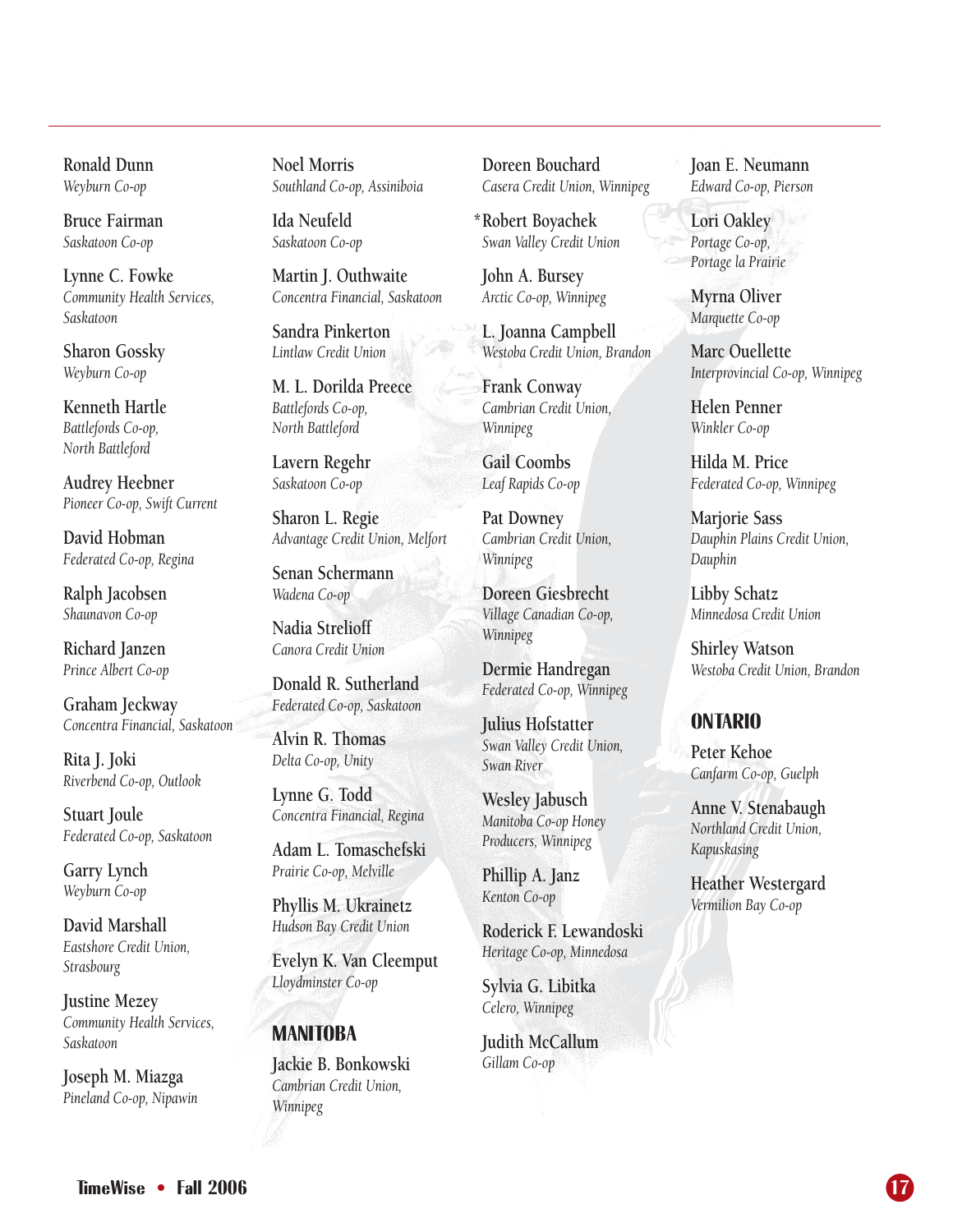# **"I Know That!" Contest**

# **Enter Our "I Know That!" Contest and You Could Win a Copy of "Personal Finance for Canadians" or "The Canadian Retirement Guide"**

Complete the crossword puzzle below and mail your entry to the address below. Entry forms must be received no later than Friday, November 24, 2006. The first ten correct entries drawn at random on November 27 will each win a copy of Eric Tyson's book "Personal Finance for Canadians for Dummies" or Jill O'Donnell's, Graham McWaters', and John A. Page's book "The Canadian Retirement Guide". "Personal Finance for Canadians for Dummies" is a best selling book that uses friendly, plain English to guide readers on the road to financial independence. "The Canadian Retirement Guide" is a comprehensive handbook on aging, retirement, care giving and health. Answers to all of the crossword puzzle clues below can be found in this issue of *TimeWise*. See page 3 for a list of winners and the correct crossword puzzle solution to the Spring 2006 "I Know That!" Contest.

#### **ACROSS**

- 1. Fiona says her CFP training is part of the \_\_\_\_\_\_\_\_\_\_ of her job.
- 4. Effective November 1, 2006 \_\_\_\_\_\_\_\_\_\_ members will have a one-time option to unlock up to 50% of their locked-in (restricted) pension funds upon retirement.
- 7. A total of 158 new \_\_\_\_\_\_\_\_\_\_ started during the first nine months of 2006.
- 9. For the first \_\_\_\_\_\_\_\_\_\_\_ months of 2006, the return on the Balanced Fund was 5.38%,
- 10. At the 2006 Annual Meeting in March, a new retirement income \_\_\_\_\_\_\_\_\_\_ was added to the Plan's Rules – Variable Benefit (VB) Payments.

#### **Down**

- 2. War in the Middle East, record high oil prices, and fears of rising inflation have resulted in market \_\_\_\_\_\_\_\_\_\_ in 2006.
- 3. Last year, there were 221 "pension" type options chosen and 205 "\_\_\_\_\_\_\_\_\_\_fund" type options chosen.
- 5. If you choose VB Payments, you will maintain ownership and \_\_\_\_\_\_\_\_\_\_ of your account during your retirement.
- 6. The CSS Pension Plan can now also offer VB \_\_\_\_\_\_\_\_\_\_ to its Saskatchewan members (in addition to its members in BC and Alberta).
- 8. Born in England, Fiona celebrated her \_\_\_\_\_\_\_\_\_\_ birthday aboard a ship bound for Canada.

#### **ENTRY FORM**

Mail to: "I Know That!" Contest, CSS Pension Plan P.O. Box 1850, Saskatoon, Sask. S7K 3S2



|                                                                                                                                                                                                                       | City: City: City: City: City: City: City: City: City: City: City: City: City: City: City: City: City: City: City: City: City: City: City: City: City: City: City: City: City: City: City: City: City: City: City: City: City: |  |
|-----------------------------------------------------------------------------------------------------------------------------------------------------------------------------------------------------------------------|-------------------------------------------------------------------------------------------------------------------------------------------------------------------------------------------------------------------------------|--|
| If my entry is one of the first 10 correct entries drawn on November 27, 2006, I wish to receive a copy of:<br>□ "Personal Finance for Canadians for Dummies" or □ "The Canadian Retirement Guide" (Please check one) |                                                                                                                                                                                                                               |  |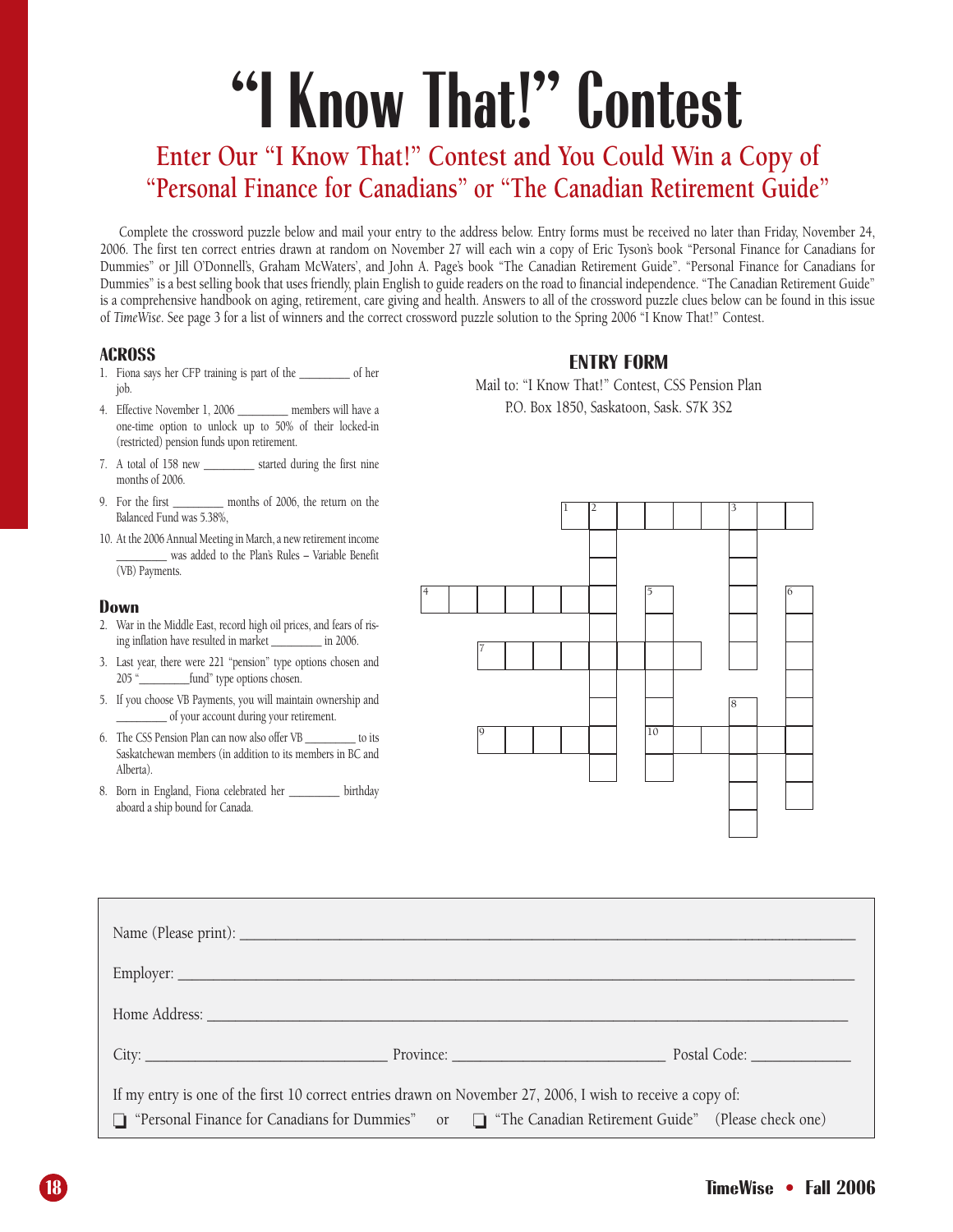# **Election of Saskatchewan Employee Delegates**

**E** mployee delegate elections are held  $\Box$  on a rotating two year basis by region or group. In January 2006, delegates representing the pensioner group, and all regions, other than Saskatchewan, were elected for a 2 year term.

For 2007, the election of employee delegates will be held only for the Saskatchewan region.

This is the official notice of the calling of an election for January 19, 2007 to elect 7 employee delegates for a 2 year term, representing the Saskatchewan region.

All delegates will be expected to

attend the Co-operative Superannuation Society annual meeting on Friday, March 30, 2007.

A nomination form for employee members in the Saskatchewan region is printed below. In addition to completing the nomination form, candidates are requested to forward a recent photo to appear in the information sheet accompanying the ballot.

Nominations are to be forwarded to the Returning Officer, and received by no later than 4:30 p.m., Friday, December 1, 2006.

Upon close of nominations the Returning Officer will prepare the necessary ballot, containing the names of the qualified nominees, and arrange distribution of such ballots to employee members in Saskatchewan for whom contributions and a completed application for membership has been received by CSS prior to November 1, 2006.

> Bill Turnbull Returning Officer

|                                     |                                                                                                                                                                          | PLEASE CLIP                                                            |
|-------------------------------------|--------------------------------------------------------------------------------------------------------------------------------------------------------------------------|------------------------------------------------------------------------|
| DON'T<br>DELAY                      | CO-OPERATIVE SUPERANNUATION SOCIETY<br>BOX 1850, SASKATOON, SASKATCHEWAN S7K 3S2<br>NOMINATION FOR SASKATCHEWAN REGION DELEGATES<br>Must be received by December 1, 2006 | <b>LATE</b><br><b>NOMINATIONS</b><br><b>WILL BF</b><br><b>REJECTED</b> |
| We, the undersigned, nominate<br>of | Date:<br>(Candidate's Name)<br><b>SASKATCHEWAN</b><br>in<br>(Address)                                                                                                    | for delegate.                                                          |
|                                     | Name of Employee Member (Please Print)<br>Signature of Employee Member                                                                                                   |                                                                        |
|                                     |                                                                                                                                                                          |                                                                        |
| 5                                   |                                                                                                                                                                          |                                                                        |

N.B. - To be valid nominations must be signed by five voting employee members.

I hereby consent to allow my name to stand for election as an employee delegate to the Co-operative Superannuation Society.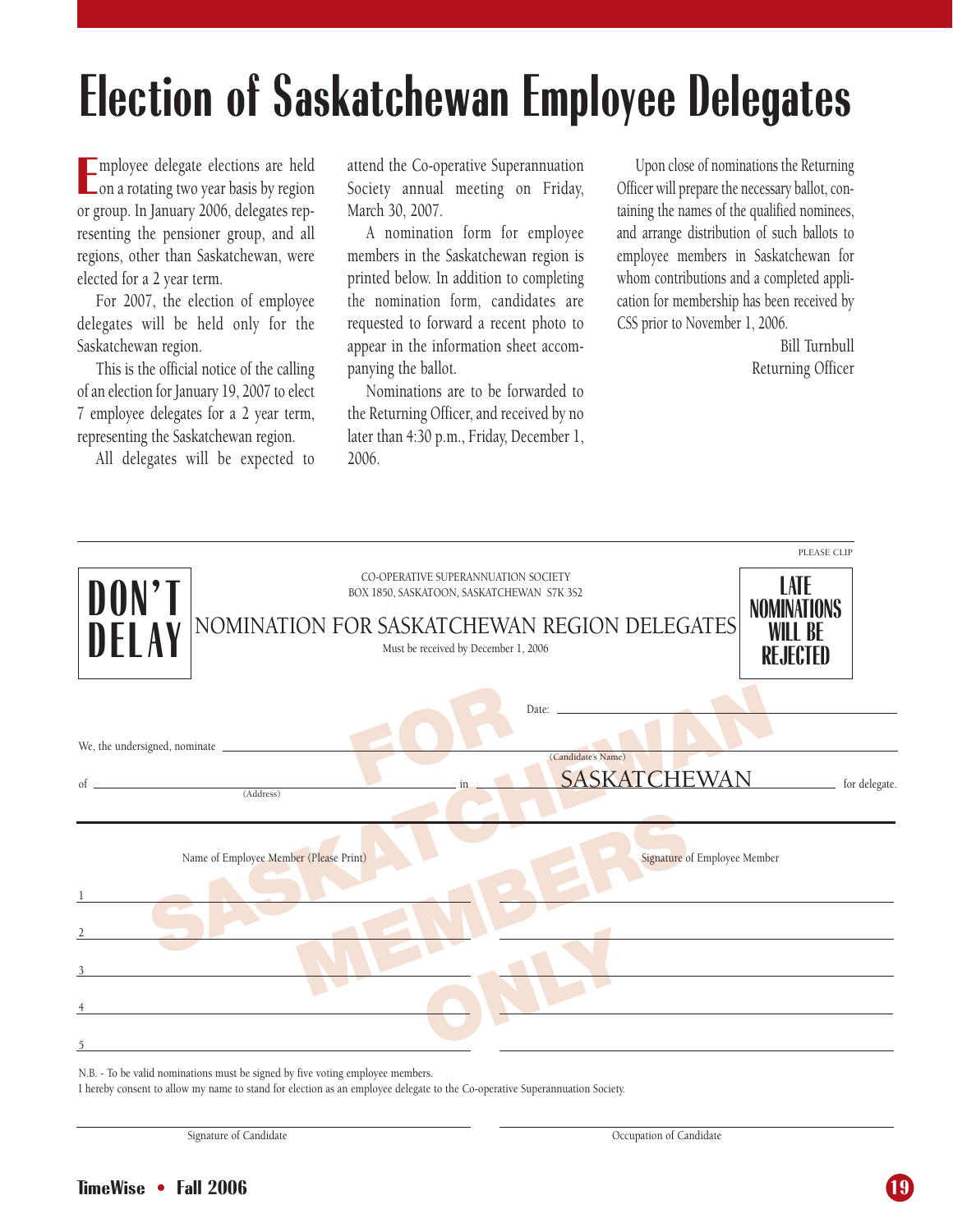# **Everything You Wanted To Know About Being a Delegate - But Were Afraid To Ask!**

- Delegates are required to attend the annual meeting of CSS (1 day), and any special delegate meeting necessary during their term. The need for such special meetings has been all but non-existent in recent years.
- Delegates, as representatives of the members, are the only ones able to effect a change in the bylaws or rules of the Plan as such bylaws and rules affect benefit provisions.
- Delegates elect the Board of Directors. While each delegate has the right to be nominated for such elections, each delegate also has the right to refuse such nomination.
- Delegates receive a per diem of \$180 for attending meetings plus out-of-pocket expenses.
- Being a delegate is a responsible position however it does not require a significant time commitment.

# **CONSIDER BEING A CANDIDATE FOR ELECTION AS A DELEGATE THIS YEAR!**

# QUESTIONNAIRE TO BE COMPLETED BY EACH CANDIDATE

NOTE: The purpose of this questionnaire is to provide information for the voters and to give them some knowledge of employee members who have been nominated.

|                                 | Please provide any brief comments you may have about the future direction of CSS in areas such as investments, member education, plan provisions, etc. |
|---------------------------------|--------------------------------------------------------------------------------------------------------------------------------------------------------|
| A) Plan Provisions:             | <u> 1986 - Johann John Stein, marwolaethau (b. 1988)</u>                                                                                               |
| B) Investment Strategy:         |                                                                                                                                                        |
| C) Member Education & Services: |                                                                                                                                                        |
| My photo is enclosed $\Box$     |                                                                                                                                                        |
| Date                            | Signature                                                                                                                                              |

PLEASE CLIP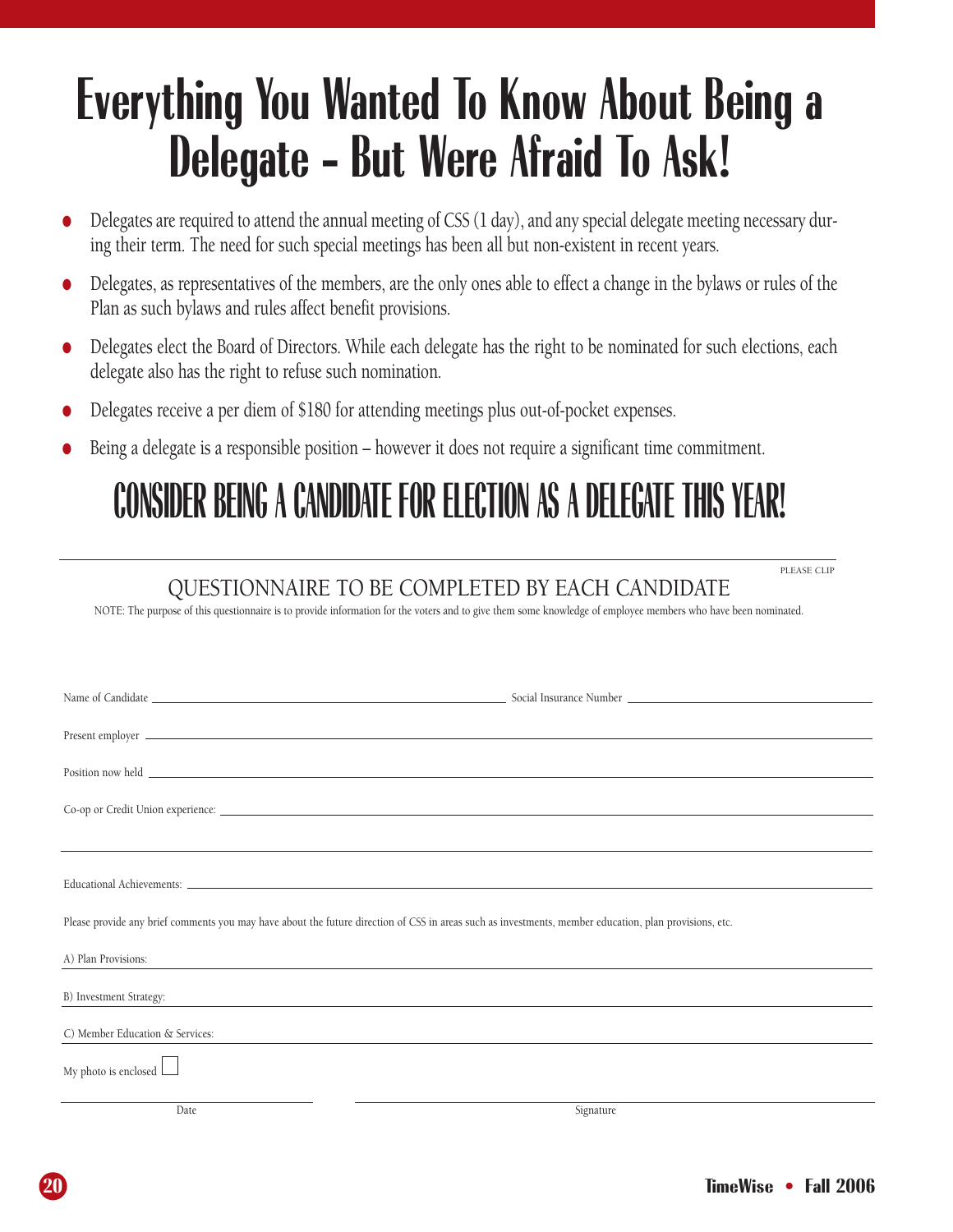# with the people you TRUST PLAN



You don't need convincing that a Retirement Plan is a necessity. But there is something you might not know:

We have Certified Financial Planners on staff.

Just as important is the trust: You know us – and we know you.

We will develop a Retirement Plan that's right for you. We'll take the time to give you the best possible advice, free of charge.

You know you'll receive what you expect from your credit union and no less.

Every step of the way, we're dedicated to your financial health and wealth. Today, as always, we want to ensure you receive the full benefit of credit union expertise.

Contact your Certified Financial Planner today for your Retirement Plan.

www.conexuscu.com www.swcu.sk.ca 780-1666 778-1700 1-800-667-7477 1-800-381-5502

446-7000 934-4000

Advantage Credit Union www.advantagecu.com 287-3730 extension 22

Conexus Credit Union Southwest Credit Union

BCU Financial Saskatoon Credit Union www.bcufinancial.ca www.saskatooncreditunion.com<br>446-7000 934-4000 934-4000 1-866-863-6237